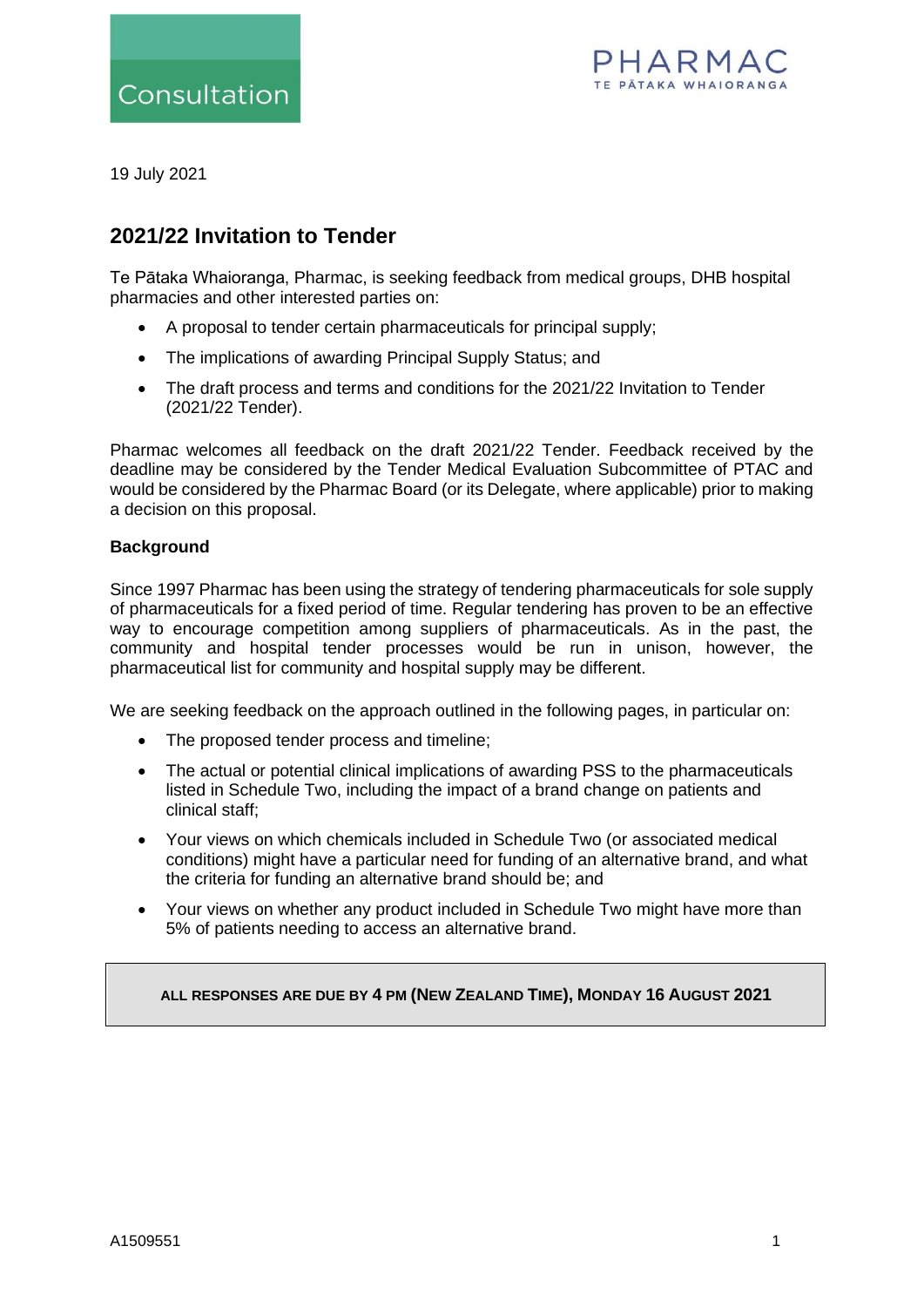Feedback should be provided to the Tender Analysts via email at [tender@pharmac.govt.nz](mailto:tender@pharmac.govt.nz)

Feedback we receive is subject to the Official Information Act 1982 (OIA) and we will consider any request to have information withheld in accordance with our obligations under the OIA. Anyone providing feedback, whether on their own account or on behalf of an organisation, and whether in a personal or professional capacity, should be aware that the content of their feedback and their identity may need to be disclosed in response to an OIA request.

We are not able to treat any part of your feedback as confidential unless you specifically request that we do, and then only to the extent permissible under the OIA and other relevant laws and requirements. If you would like us to withhold any commercially sensitive, confidential proprietary, or personal information included in your submission, please clearly state this in your submission and identify the relevant sections of your submission that you would like it withheld. Pharmac will give due consideration to any such request.

#### **Distribution of Consultation Documents**

Although this consultation letter has been widely distributed, should you consider that a particular person, group or agency should receive this letter and/or future tender documents, please feel free to contact Pharmac or refer it on directly. All tender documents and consultations are also available from the Pharmac website at [https://pharmac.govt.nz/news](https://pharmac.govt.nz/news-and-resources/consultations-and-decisions/)[and-resources/consultations-and-decisions/.](https://pharmac.govt.nz/news-and-resources/consultations-and-decisions/) We also invite any person or group to contact Pharmac should you wish to meet to discuss the proposals contained in this consultation letter.

### *Details of the proposed 2021/22 Tender*

In accordance with Pharmac's objective (to secure for eligible people in need of pharmaceuticals, the best health outcomes that are reasonably achievable from pharmaceutical treatment and from within the amount of funding provided), Pharmac is consulting on a proposal to tender certain pharmaceuticals for Principal Supply Status (PSS) to community pharmacies and/or DHB hospital pharmacies.

Attached to this letter (as Schedule Two) is a list of pharmaceuticals that we are considering tendering for Principal Supply Status. Pharmaceuticals are sorted into therapeutic groups and then listed alphabetically in each group by chemical, form and strength. Each pharmaceutical has a 'C' and/or 'H' next to it to indicate whether it is proposed to be tendered for community and/or hospital supply.

In general, the proposed 2021/22 Tender process would be similar to the 2020/21 Tender in that the 2021/22 Tender would result in awarding Principal Supply Status instead of Sole Supply Status or Hospital Supply Status.

A copy of the draft 2021/22 Invitation to Tender is available on our website: [https://pharmac.govt.nz/news-and-resources/consultations-and-decisions/,](https://pharmac.govt.nz/news-and-resources/consultations-and-decisions/) or by contacting Pharmac.

### **Key Aspects of Principal Supply Status:**

- PSS can apply across community and/or hospital markets (as detailed in Schedule Two).
- The tender winning brand will be the only brand subsidised in the community and/or purchased by DHB hospitals (subject to any alternative brand allowance) for up to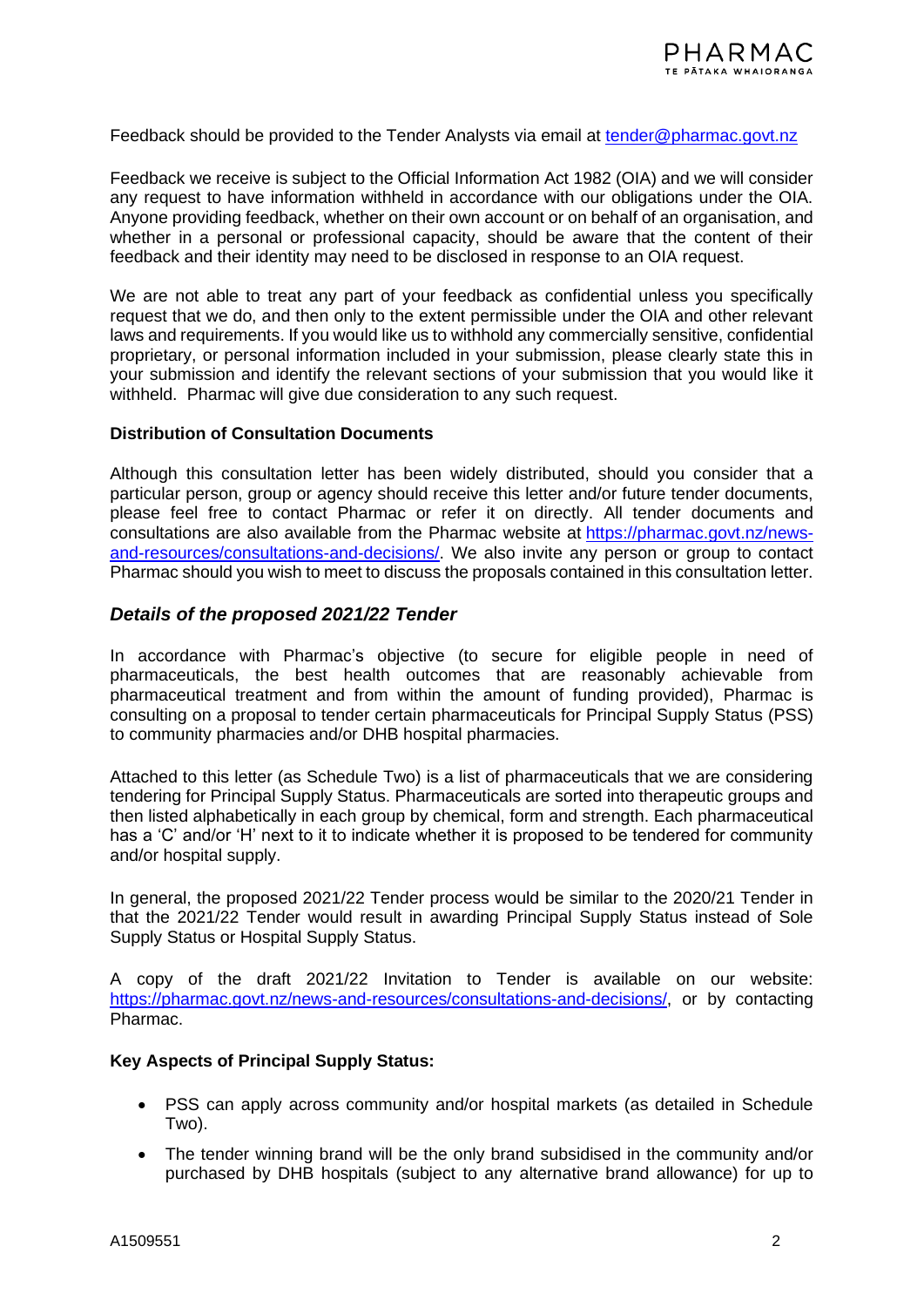approximately 3 years. The PSS period will conclude on 30 June 2025 for all Tenders awarded from the 2021/22 Tender.

- Other brands can continue to be marketed, sold and dispensed during the PSS period, but they would not necessarily receive a subsidy in the community.
- Any pharmaceutical that currently carries a manufacturer's surcharge in Section B (that is, the additional patient charge above that of the patient co-payment) would become fully subsidised if a tender was awarded for that pharmaceutical.

#### **Alternative brands**

- The shift to PSS that we implemented in the previous Tender enables Pharmac greater flexibility to fund alternative brands for those who may experience, or are at heightened risk of, adverse clinical outcomes as a result of a brand change.
- DHB hospitals continue to be able to purchase alternative brands up to a certain percent of volume, similar to the Discretionary Variance provisions of Hospital Supply Status.
- PSS allows Pharmac the flexibility to fund alternative brands in the community:
	- $\circ$  In some cases, this would be through listing (or maintaining the listing of) other brands under Special Authority criteria.
	- o In others, we would manage case-by-case approvals through our exceptional circumstances framework.
	- o Regardless of the mechanism used, we intend to develop and communicate clear clinical criteria for funding of alternative brands.
- Brand changes are generally well-tolerated, and we expect that the need for funding of alternative brands will vary by product and will not always be predictable. With that in mind, we are interested in receiving feedback on:
	- $\circ$  Which chemicals (or indications for a chemical) or patient groups might have particular need for funding of an alternative brand (and why), and
	- o For those situations, whether you consider that clinical destabilisation can be objectively determined, and if so, how.
- The draft contractual terms for the 2021/22 Tender do not put a cap on the number of patients for whom Pharmac might fund an alternative brand, however the draft contractual terms include a threshold (indicated by the "ABA Limit" in Schedule Two) above which suppliers would be reimbursed for lost market share. Accordingly, we are interested to understand if you consider that there are any products that we are proposing to tender where more than 5% of patients might need access to an alternative brand.
- Note that although PSS would give Pharmac the option to fund alternative brands, continued supply of a particular alternative brand cannot always be guaranteed.

#### **Key Dates and Timeframes for the 2021/22 Tender:**

The proposed timelines for the 2021/22 Tender are as follows: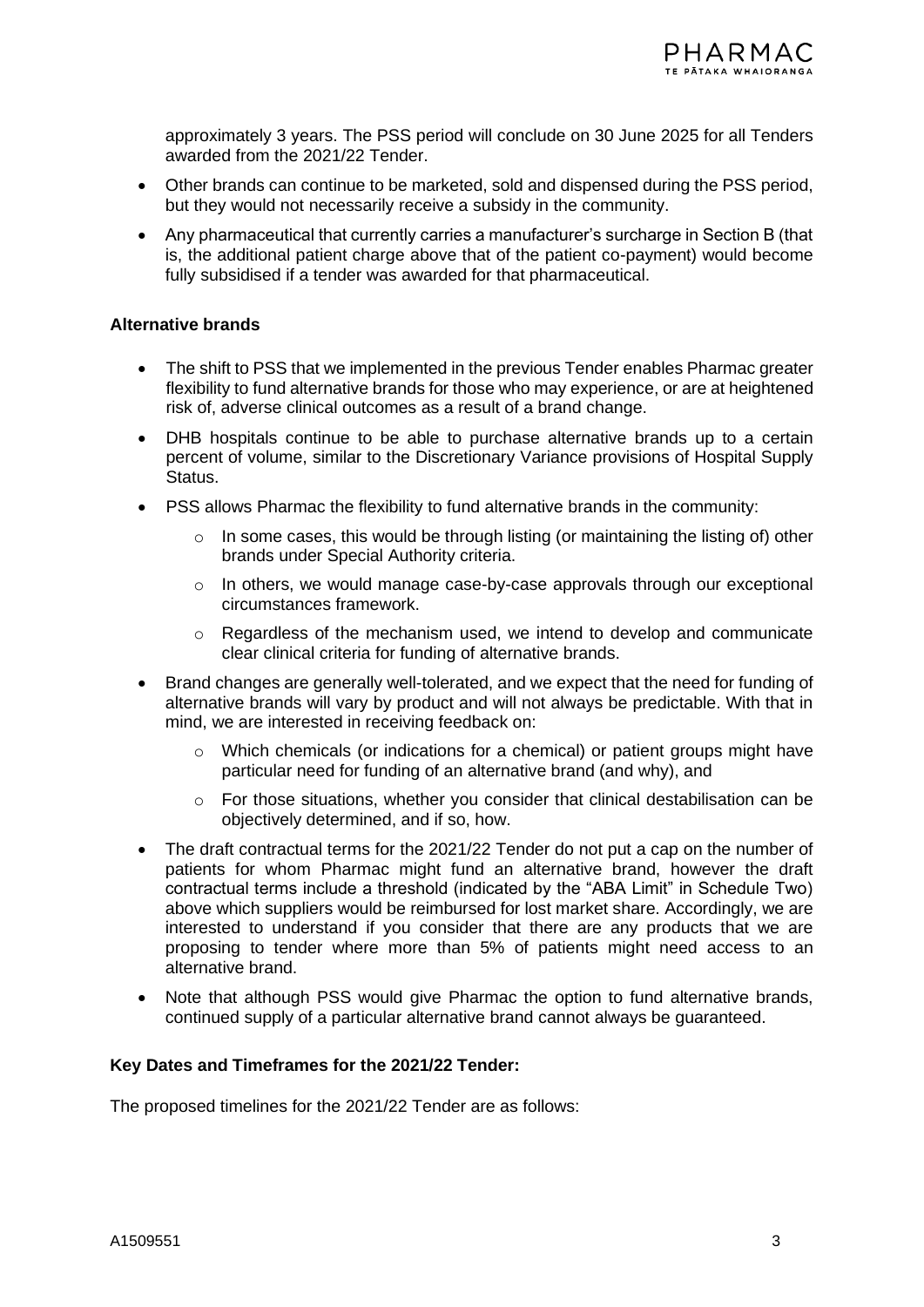| Date                                                                                                                                                                                                                                                                         | Event                                                                                                                                 |  |
|------------------------------------------------------------------------------------------------------------------------------------------------------------------------------------------------------------------------------------------------------------------------------|---------------------------------------------------------------------------------------------------------------------------------------|--|
| 19 July 2021                                                                                                                                                                                                                                                                 | Consultation with suppliers, medical groups and interested parties on<br>the proposed pharmaceutical list and draft 2021/22 Tender.   |  |
| <b>11 August 2021</b>                                                                                                                                                                                                                                                        | Final date for receipt of Alternative Commercial Proposals (ACPs) to<br>tendering by Pharmac.                                         |  |
| <b>16 August 2021</b>                                                                                                                                                                                                                                                        | Final date for all consultation to be received.                                                                                       |  |
| Pharmac considers feedback from consultation, negotiates with<br>suppliers over any ACP proposals it considers would meet Pharmac's<br><b>August/September 2021</b><br>Factors for Consideration, and enters into provisional contracts with<br>suppliers where appropriate. |                                                                                                                                       |  |
| September 2021                                                                                                                                                                                                                                                               | Meeting of the Tender Medical Evaluation Subcommittee of PTAC to<br>consider clinical issues in relation to the proposed Tender list. |  |
| September/October 2021                                                                                                                                                                                                                                                       | Consultation and decisions on Alternative Commercial Proposals.                                                                       |  |
| <b>Early November 2021</b>                                                                                                                                                                                                                                                   | Issuing of the 2021/22 Tender.                                                                                                        |  |
| <b>16 December 2021</b>                                                                                                                                                                                                                                                      | Invitation to Tender closes.                                                                                                          |  |
| From end of January 2022                                                                                                                                                                                                                                                     | Announcements on 2021/22 Tender decisions will commence.                                                                              |  |

### **Contractual obligations for suppliers**

A copy of the draft terms and conditions which would form the terms of the 2021/22 Tender contract is available on the Pharmac website: [https://pharmac.govt.nz/news-and](https://pharmac.govt.nz/news-and-resources/consultations-and-decisions/)[resources/consultations-and-decisions/](https://pharmac.govt.nz/news-and-resources/consultations-and-decisions/)

#### **Additional Special Terms**

#### *Intra-uterine copper devices*

Additional Special Terms have been included in the draft 2021/22 Tender contract for intrauterine copper devices (Schedule Seven). This clause requires any potential suppliers to offer education, training and support resources to patients and healthcare professionals. This clause also outlines the additional information suppliers must provide relating to their Tender Bid. The full Additional Special Terms for intra-uterine copper devices can be found in the draft 2021/22 Tender contract on the Pharmac website.

### **Long-acting filgrastim**

Long-acting filgrastim has been included in the draft 2021/22 Tender. Pharmac would consider bids for any long-acting filgrastim product (e.g. pegfilgrastim, pegfilgrastim biosimilars, and lipegfilgrastim) for this market; all of which would be subject to the same access criteria<sup>1</sup>. Pharmac would reserve the right to award the tender to one long-acting filgrastim product for the entire market.

<sup>&</sup>lt;sup>1</sup> A decision on whether to revert to the 20% threshold was deferred in [August 2020.](https://pharmac.govt.nz/news-and-resources/consultations-and-decisions/decision-on-schedule-changes-made-in-response-to-covid-19/) A decision on whether to maintain or amend the access criteria is expected to be made over the coming months subject to clinical advice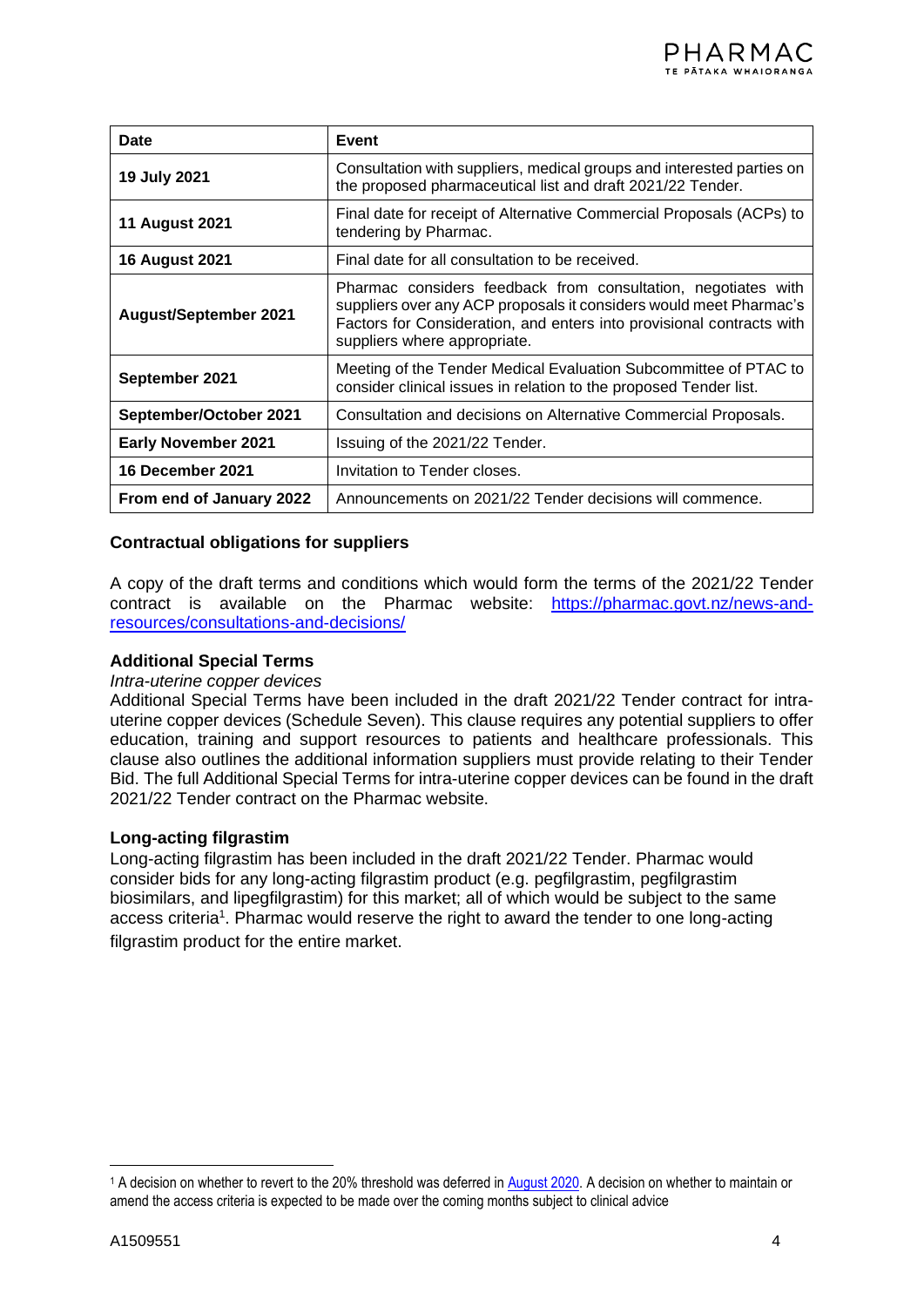#### **Unresolved Tender Bids**

We intend to review any unresolved Tender Bids from the 2018/19 ITT, 2019/20 ITT and 2020/21 Tenders prior to issuing the 2021/22 Tender. The following Tender Bids remain unresolved:

### *2018/19 Invitation to Tender*

| <b>Chemical Name</b> | Line Item          |
|----------------------|--------------------|
| Teriparatide         | Inj 250 mcg per ml |

### *2019/20 Invitation to Tender*

| <b>Chemical Name</b>                     | Line Item                                                                                     |
|------------------------------------------|-----------------------------------------------------------------------------------------------|
| Acetazolamide                            | Tab 250 mg                                                                                    |
| Amoxicillin clavulanate                  | Grans for oral liq<br>amoxicillin 125 mg<br>with potassium<br>clavulanate 31.25 mg<br>per ml  |
| Amoxicillin clavulanate                  | Grans for oral liq<br>amoxicillin 250 mg<br>with potassium<br>clavulanate 62.5 mg<br>per 5 ml |
| Bupivacaine hydrochloride                | Inj 2.5 mg per ml, 20<br>ml ampoule                                                           |
| Carbimazole                              | Tab 5 mg                                                                                      |
| Carmellose sodium                        | Eye drops 1%                                                                                  |
| Clobazam                                 | Lig                                                                                           |
| Docetaxel                                | Inj 20 mg                                                                                     |
| Docetaxel                                | Inj 80 mg                                                                                     |
| Ephedrine                                | Inj 3 mg per ml, 10 ml<br>prefilled syringe                                                   |
| Erlotinib hydrochloride                  | Tab 100 mg                                                                                    |
| Erlotinib hydrochloride                  | Tab 150 mg                                                                                    |
| Ethinyloestradiol with<br>levonorgestrel | Tab 30 mcg with<br>levonorgestrel 150<br>mcg                                                  |
| Ethinyloestradiol with<br>levonorgestrel | Tab 20 mcg with<br>levonorgestrel 100<br>mcg                                                  |
| Exemestane                               | Tab 25 mg                                                                                     |
| Glyceryl trinitrate                      | Inj 5 mg per ml, 10 ml<br>ampoule                                                             |
| Ivabradine (current access)              | Tab 5 mg                                                                                      |
| Ivabradine (current access)              | Tab 7.5 mg                                                                                    |
| Ivabradine (widened access)              | Tab 5 mg                                                                                      |
| Ivabradine (widened access)              | Tab 7.5 mg                                                                                    |

| <b>Chemical Name</b>         | Line Item                                     |
|------------------------------|-----------------------------------------------|
| Lamivudine                   | Tab 300 mg                                    |
| Levosimendan                 | Inj 2.5 mg per ml, 5 ml                       |
| Metaraminol tartrate         | Inj 0.5 mg per ml, 10<br>ml                   |
| Metaraminol tartrate         | Inj 0.5 mg per ml, 5 ml<br>prefilled syringe  |
| Metaraminol tartrate         | Inj 0.5 mg per ml, 10<br>ml prefilled syringe |
| Morphine                     | Inj 20 mg per ml                              |
| Morphine                     | Inj 50 mg per 5 ml                            |
| Morphine                     | Inj 100 mg per 5 ml                           |
| Morphine                     | Inj 10 mg per ml, 1 ml                        |
| Morphine                     | Inj 15 mg per ml, 1 ml                        |
| Morphine                     | Inj 30 mg per ml, 1 ml<br>ampoule             |
| Mupirocin                    | Intra-nasal ointment<br>2%                    |
| Noradrenaline                | Inj 0.06 mg per ml, 50<br>ml vial             |
| Noradrenaline                | Inj 0.12 mg per ml, 50<br>ml vial             |
| Noradrenaline                | $Inj$ 0.1 mg per ml, 50<br>ml syringe         |
| Ondansetron hydrochloride    | Inj 2 mg per ml, 2 ml                         |
| Ondansetron hydrochloride    | Inj 2 mg per ml, 4 ml                         |
| Piperacillin with tazobactam | Inj 4 g with<br>tazobactam 500 mg             |
| Rosuvastatin                 | Tab 5 mg                                      |
| Rosuvastatin                 | Tab 10 mg                                     |
| Rosuvastatin                 | Tab 20 mg                                     |
| Rosuvastatin                 | Tab 40 mg                                     |
| Talc                         | Dusting Powder BP                             |
| Thiamine hydrochloride       | Tab 50 mg                                     |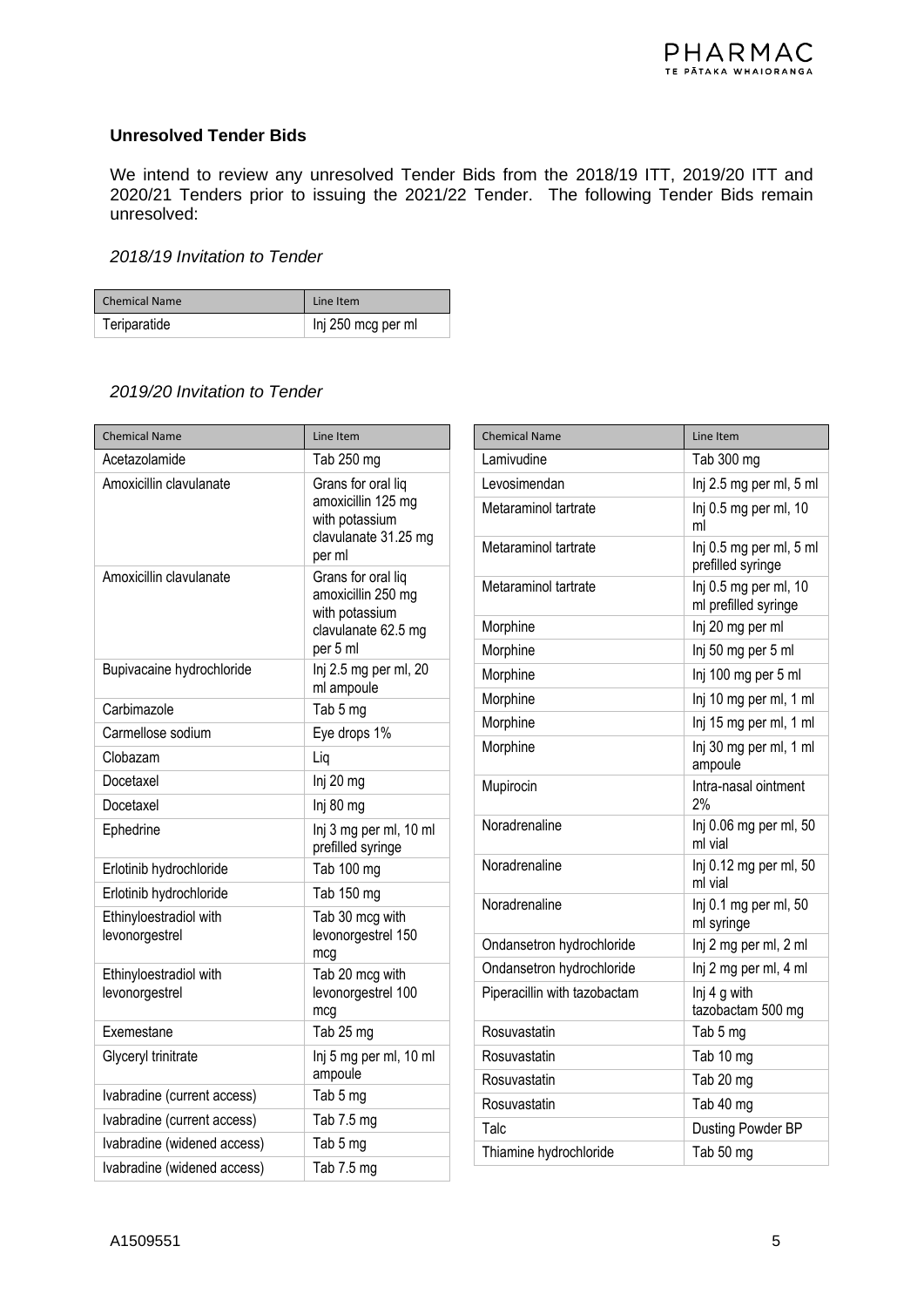### *2020/21 Invitation to Tender*

| <b>Chemical Name</b>                         | Line Item                                   |
|----------------------------------------------|---------------------------------------------|
| Atracurium besylate                          | Inj 10 mg per ml, 2.5<br>ml                 |
| Atracurium besylate                          | Inj 10 mg per ml, 5 ml                      |
| Baclofen                                     | Tab 10 mg                                   |
| Brimonidine tartrate with timolol<br>maleate | Eye drops 0.2% with<br>timolol maleate 0.5% |
| Carboplatin                                  | Inj 10 mg per ml, 45<br>ml                  |
| Cefalexin monohydrate                        | Grans for oral liq 25<br>mg per ml          |
| Cefalexin monohydrate                        | Grans for oral lig 50<br>mg per ml          |
| Chlorhexidine gluconate                      | Mouthwash 0.2%                              |
| Clonidine                                    | Tab 25 mcg                                  |
| Colchicine                                   | Tab 500 mcg                                 |
| Dapsone                                      | Tab 100 mg                                  |
| Dapsone                                      | Tab 25 mg                                   |
| Daptomycin                                   | Inj 350 - 500 mg                            |
| Docusate sodium with sennosides              | Tab 50 mg with<br>sennosides 8 mg           |
| Enoxaparin sodium                            | Inj 20 mg per 0.2 ml                        |
| Enoxaparin sodium                            | Inj 40 mg per 0.4 ml                        |
| Enoxaparin sodium                            | Inj 60 mg per 0.6 ml                        |
| Enoxaparin sodium                            | Inj 80 mg per 0.8 ml                        |
| Enoxaparin sodium                            | Inj 100 mg per ml, 1<br>ml                  |
| Enoxaparin sodium                            | Inj 120 mg per 0.8 ml                       |
| Enoxaparin sodium                            | Inj 150 mg per ml, 1<br>ml                  |
| Eplerenone (current access)                  | Tab 25 mg                                   |
| Eplerenone (current access)                  | Tab 50 mg                                   |
| Eplerenone (widened access)                  | Tab 25 mg                                   |
| Eplerenone (widened access)                  | Tab 50 mg                                   |
| Ethambutol hydrochloride                     | Tab 400 mg                                  |
| Felodipine                                   | Tab long-acting 2.5<br>mg                   |
| Fenofibrate                                  | Cap/tab 48 mg                               |
| Fenofibrate                                  | Cap/tab 145 mg                              |
| Fentanyl                                     | Inj 10 mcg per ml, 10<br>ml syringe         |
| Fentanyl                                     | Inj 20 mcg per ml, 100<br>ml bag            |
| Fentanyl                                     | Inj 20 mcg per ml, 50<br>ml syringe         |
| Flumazenil                                   | Inj 0.1 mg per ml, 5 ml                     |

| <b>Chemical Name</b>                        | Line Item                                                                                            |
|---------------------------------------------|------------------------------------------------------------------------------------------------------|
| Fluorouracil sodium                         | Inj 50 mg per ml, 20                                                                                 |
|                                             | ml                                                                                                   |
| Fluorouracil sodium                         | Inj 50 mg per ml, 100<br>ml                                                                          |
| Fosfomycin (current access)                 | Powder                                                                                               |
| Fosfomycin (widened access)                 | Powder                                                                                               |
| Hydroxocobalamin                            | Inj 1 mg per ml                                                                                      |
| Hydroxychloroquine sulphate                 | Tab 200 mg                                                                                           |
| Lanreotide                                  | Inj 60 mg per 0.5 ml,<br>0.5 ml syringe                                                              |
| Lanreotide                                  | Inj 90 mg per 0.5 ml,<br>0.5 ml syringe                                                              |
| Lanreotide                                  | Inj 120 mg per 0.5 ml,<br>0.5 ml syringe                                                             |
| Liquid paraffin with white soft<br>paraffin | Liquid paraffin 50%<br>with white soft paraffin<br>50% ointment (pack<br>size 100 g or less)         |
| Liquid paraffin with white soft<br>paraffin | Liquid paraffin 50%<br>with white soft paraffin<br>50% ointment (pack<br>size greater than 100<br>g) |
| Lisinopril                                  | Tab 5 mg                                                                                             |
| Lisinopril                                  | Tab 10 mg                                                                                            |
| Lisinopril                                  | Tab 20 mg                                                                                            |
| Methotrexate                                | Inj 7.5 mg prefilled<br>syringe                                                                      |
| Methotrexate                                | Inj 10 mg prefilled<br>syringe                                                                       |
| Methotrexate                                | Inj 15 mg prefilled<br>syringe                                                                       |
| Methotrexate                                | Inj 20 mg prefilled<br>syringe                                                                       |
| Methotrexate                                | Inj 25 mg prefilled<br>syringe                                                                       |
| Methotrexate                                | Inj 30 mg prefilled<br>syringe                                                                       |
| Midodrine                                   | Tab 2.5 mg                                                                                           |
| Midodrine                                   | Tab 5 mg                                                                                             |
| Naloxone hydrochloride                      | Inj 400 mcg per ml, 1<br>ml                                                                          |
| Neostigmine metisulfate                     | Inj 2.5 mg per ml, 1 ml                                                                              |
| Nitrofurantoin                              | Tab 50 mg                                                                                            |
| Nitrofurantoin                              | Tab 100 mg                                                                                           |
| Noradrenaline                               | Inj 0.06 mg per ml, 50<br>ml syringe                                                                 |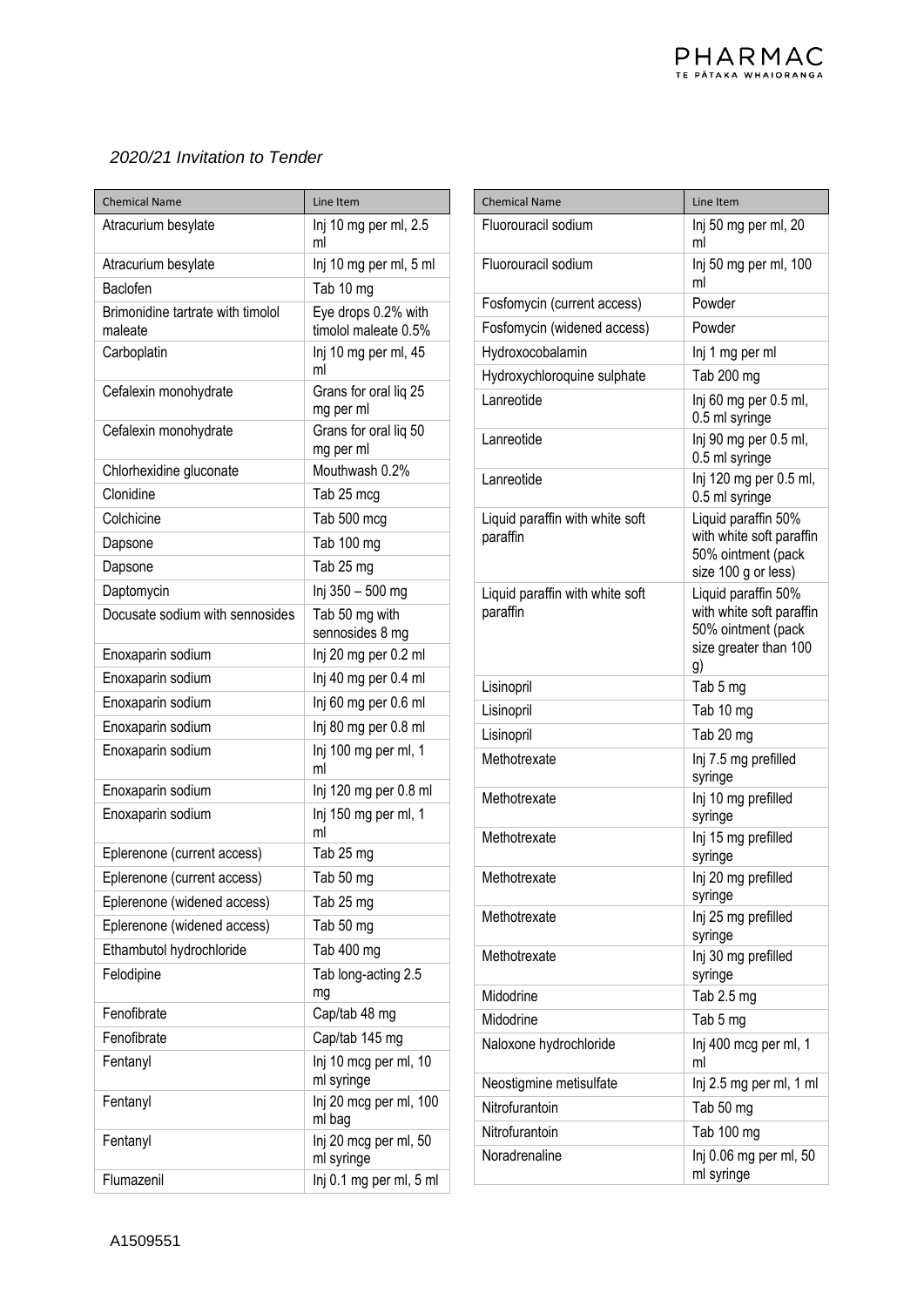| <b>Chemical Name</b>            | Line Item                             |
|---------------------------------|---------------------------------------|
| Noradrenaline                   | Inj 0.1 mg per ml, 100                |
|                                 | ml bag                                |
| Noradrenaline                   | Inj 0.12 mg per ml,                   |
| Noradrenaline                   | 100 ml bag                            |
|                                 | Inj 0.16 mg per ml, 50<br>ml syringe  |
| Oil in water emulsion           | Crm (pack size 100 g                  |
|                                 | or less)                              |
| Oil in water emulsion           | Crm (pack size<br>greater than 100 g) |
| Oxaliplatin                     | Inj 100 mg                            |
| Oxycodone hydrochloride         | Inj 10 mg per ml, 1 ml                |
| Oxycodone hydrochloride         | Inj 10 mg per ml, 2 ml                |
| Oxycodone hydrochloride         | Inj 50 mg per ml                      |
| Pancreatic enzyme               | Cap 150 mg                            |
|                                 | Cap 300 mg                            |
| Pancreatic enzyme<br>Pemetrexed | Powder for infusion,                  |
|                                 | 100 mg                                |
| Pemetrexed                      | Powder for infusion,                  |
|                                 | 500 mg                                |
| Prednisolone                    | Rectal Foam 10 -<br>20%               |
| Ramipril                        | Cap/tab 1.25 mg                       |
| Ramipril                        | Cap/tab 2.5 mg                        |
| Ramipril                        | Cap/tab 5 mg                          |
| Ramipril                        | Cap/tab 10 mg                         |
| Sugammadex                      | Inj 100 mg per ml, 2<br>ml            |
| Sugammadex                      | Inj 100 mg per ml, 5<br>ml            |
| Sunitinib (current access)      | Cap 12.5 mg                           |
| Sunitinib (current access)      | Cap 25 mg                             |
| Sunitinib (current access)      | Cap 37.5 mg                           |
| Sunitinib (current access)      | Cap 50 mg                             |
| Sunitinib (widened access)      | Cap 12.5 mg                           |
| Sunitinib (widened access)      | Cap 25 mg                             |
| Sunitinib (widened access)      | Cap 37.5 mg                           |
| Sunitinib (widened access)      | Cap 50 mg                             |
| Teicoplanin                     | Inj 400 mg                            |
| Terlipressin                    | Inj 1 mg per 8.5 ml<br>ampoule        |
| Terlipressin                    | Inj 0.2 mg per ml, 5 ml               |
| Ticagrelor                      | Tab 90 mg                             |
| Vecuronium                      | Inj 10 mg                             |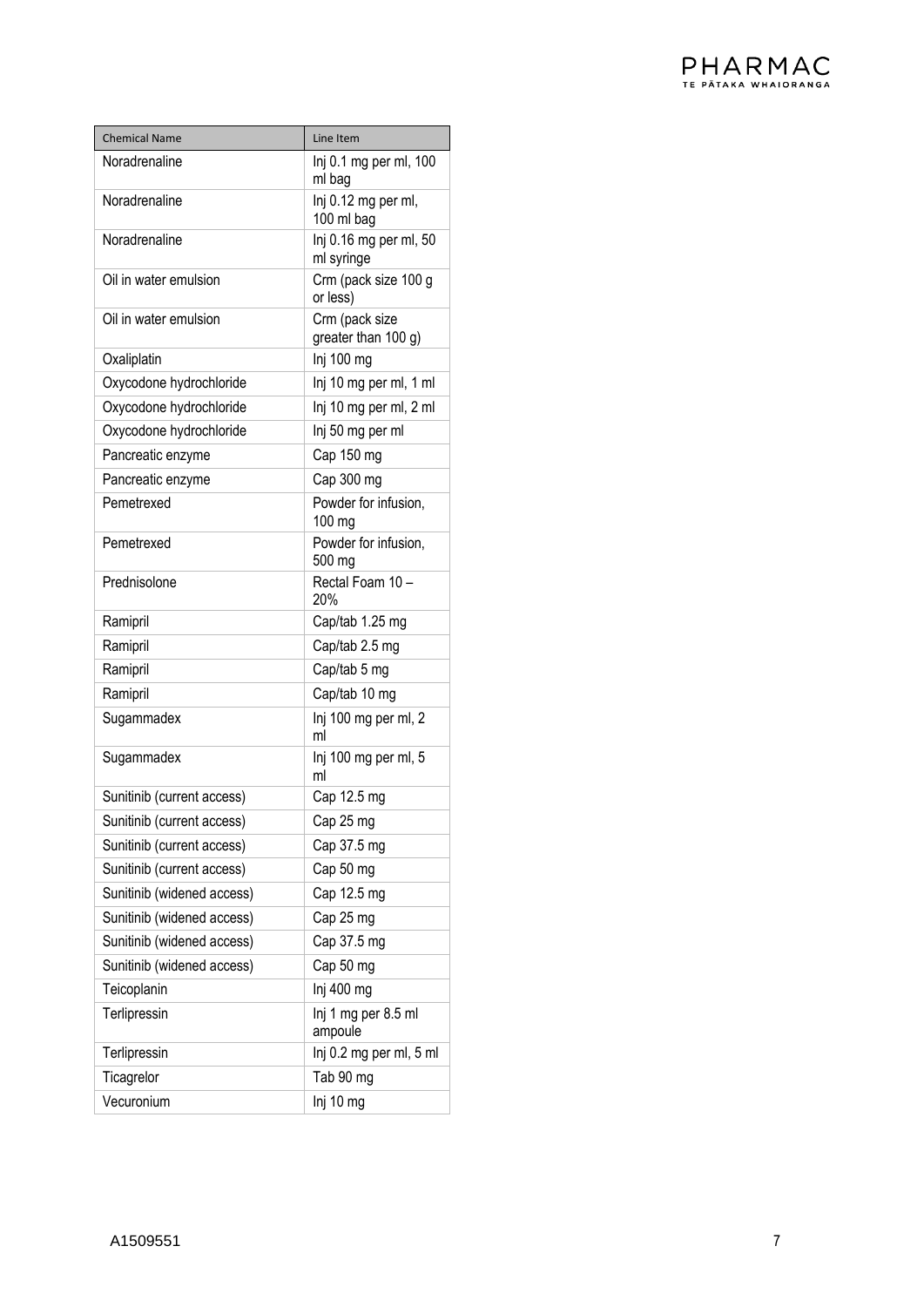Should any unresolved Tender Bids be declined prior to the release of the 2021/22 Tender, Pharmac would consider re-tendering those pharmaceuticals when the 2021/22 Tender is issued. Unresolved Tender Bids have not been included in the draft pharmaceutical list (Schedule Two).

### **Schedule Two: Possible pharmaceuticals for tender for principal supply**

#### **Order of pharmaceuticals in this Schedule**

Pharmaceuticals have been listed in groups according to the therapeutic group classification system used in the Pharmaceutical Schedule. Below is a list of these groups, and the corresponding page numbers for your ease of reference. Pharmaceuticals with indications that may apply to multiple therapeutic groups will only appear in one group.

| <b>Therapeutic Group</b>                                 | <b>Page Numbers</b> |
|----------------------------------------------------------|---------------------|
| <b>Alimentary Tract and Metabolism</b>                   | 11                  |
| Blood and Blood Forming Organs                           | $11 - 12$           |
| Cardiovascular System                                    | 12-13               |
| Dermatologicals                                          | 13-14               |
| <b>Extemporaneously Compounded Preparations</b>          | 14-15               |
| Genito-Urinary System                                    | 15                  |
| Hormone Preparations - Systemic Excluding Contraceptives | 15-16               |
| Infections - Agents for Systemic Use                     | 16                  |
| Musculoskeletal System                                   | 16-17               |
| Nervous System                                           | 17-19               |
| Oncology and Immunosuppressants                          | 20                  |
| <b>Respiratory System and Allergies</b>                  | 20                  |
| <b>Sensory Organs</b>                                    | $20 - 21$           |

#### **Information provided for each pharmaceutical**

For each pharmaceutical (as defined by chemical name, form and strength) we have provided the following information:

- the current ex-manufacturer subsidy per unit of measure as at 1 July 2021;
- the number of subsidised or partially subsidised units sold in the community in the year ending 30 June 2021;
- an estimate of the annual community market value at current subsidies (estimated by multiplying the volume of units subsidised in the year ending 30 June 2021 by the relevant listed unit subsidy as at 1 July 2021); and
- comments specifically relating to the Tender Item and/or its current listing on the Pharmaceutical Schedule.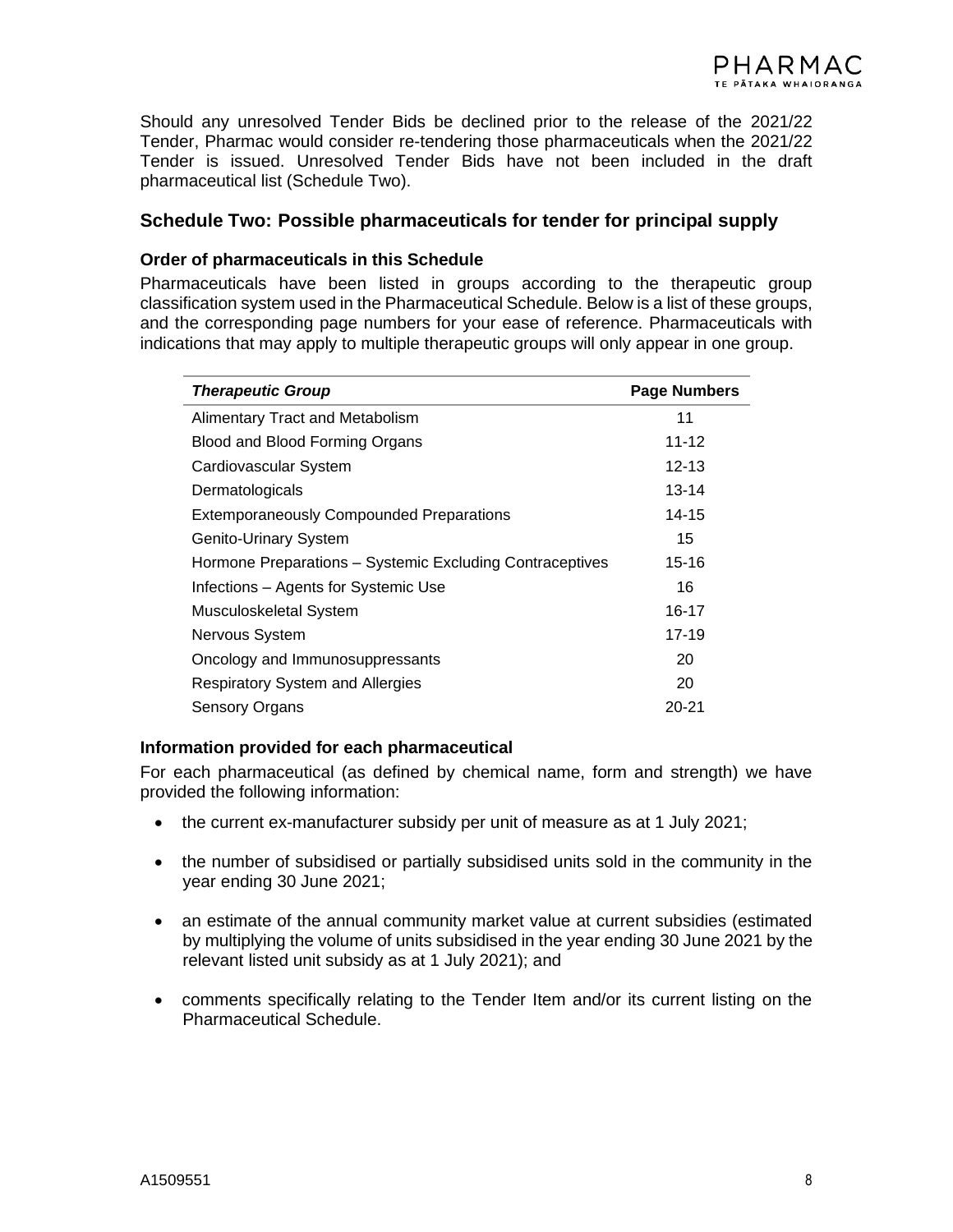#### **Hauora Arotahi - Māori Health Areas of Focus**

The draft 2021/22 Tender includes treatments for mental health, diabetes, heart health (high blood pressure and stroke), respiratory health, and cancer (lung and breast). These are the Māori health areas of focus as voiced by whānau Māori.

Te Pātaka Whaioranga (Pharmac) is continually working to develop and implement advances in these Hauora Arotahi, to best help achieve equitable health outcomes for Māori.

| <b>Cancer - Lung and Breast</b> |                        |
|---------------------------------|------------------------|
| <b>Chemical Name</b>            | Line Item(s)           |
| Capecitabine                    | Tab 150 mcg            |
|                                 | Tab 500 mg             |
| Fulvestrant                     | Inj 50 mg per ml, 5 ml |
| Thiotepa                        | Inj 15 mg              |
|                                 | Inj 100 mg             |

| Heart Health – High Blood Pressure and Stroke |                             |
|-----------------------------------------------|-----------------------------|
| <b>Chemical Name</b>                          | Line Item(s)                |
| Chlorthalidone                                | Tab 25 mg                   |
| Clopidogrel                                   | Tab 75 mg                   |
| Enalapril                                     | Tab 5 mg                    |
|                                               | Tab 10 mg                   |
|                                               | Tab 20 mg                   |
| Losartan with                                 | Tab 50 mg with              |
| hydrochlorothiazide                           | hydrochlorothiazide 12.5 mg |
| Prasugrel                                     | Tab 5 mg                    |
|                                               | Tab 10 mg                   |
| Telmisartan                                   | Tab/Cap 40 mq               |
|                                               | Tab/Cap 80 mg               |
| Telmisartan with                              | Tab 40 mg with              |
| hydrochlorothiazide                           | hydrochlorothiazide 12.5 mg |
|                                               |                             |
|                                               | Tab 80 mg with              |
|                                               | hydrochlorothiazide 12.5 mg |
|                                               |                             |
|                                               | Tab 80 mg with              |
|                                               | hydrochlorothiazide 25 mg   |
| Tenecteplase                                  | lnj 50 ma                   |

| <b>Mental Health</b>     |                                |
|--------------------------|--------------------------------|
| <b>Chemical Name</b>     | Line Item(s)                   |
| Amisulpride              | Tab 100 mg                     |
|                          | Tab 200 mg                     |
|                          | Tab 400 mg                     |
| Chlorpromazine           | Inj 25 mg per ml, 2 ml ampoule |
| hydrochloride            | Tab 10 mg                      |
|                          | Tab 25 mg                      |
|                          | Tab 100 mg                     |
| Clozapine                | Oral lig 50 mg per ml          |
| Fluoxetine hydrochloride | Cap 20 mg                      |
| [split market]           | Tab dispersible 20 mg, scored  |
| Haloperidol              | Inj 5 mg per ml, 1 ml          |
|                          | Oral lig 2 mg per ml           |
|                          | Tab 500 mcg                    |
|                          | Tab 1.5 mg                     |
|                          | Tab 5 mg                       |
| Olanzapine               | Inj 210 mg vial                |
|                          | Inj 300 mg vial                |
|                          | Inj 405 mg vial                |
| Paroxetine               | Tab 20 mg                      |
| Sertraline               | Tab 50 mg                      |
|                          | Tab 100 mg                     |
| Tranylcypromine sulphate | Tab 10 mg                      |

| <b>Respiratory Health</b> |              |
|---------------------------|--------------|
| <b>Chemical Name</b>      | Line Item(s) |
| Cetirizine hydrochloride  | Tab 10 mg    |
| Loratadine                | Tab 10 mg    |
| Montelukast               | Tab 4 mg     |
|                           | Tab 5 mg     |
|                           | Tab 10 mg    |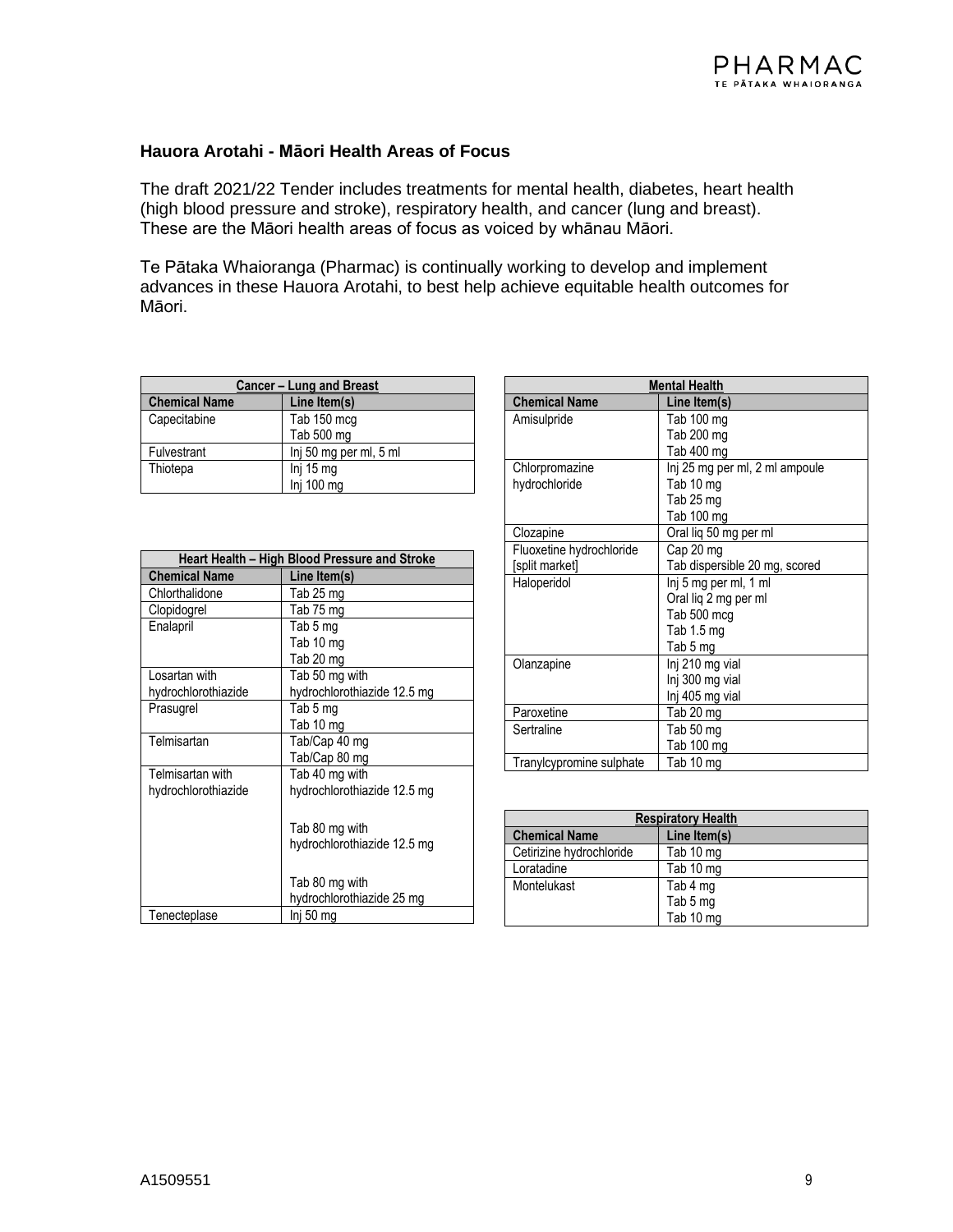### **Explanation of terms, symbols and abbreviations**

Most terms and abbreviations used are self-explanatory: "tab" means tablet, "cap" means capsule, "liq" means liquid, "inj" means injection, "suppos" means suppository, "grans" mean granules and "OP" means original pack to be dispensed.

The following table explains the symbols used in the draft pharmaceutical list:

| Symbol     | <b>Explanation</b>                                                                                                                                                                                                                                                                                         |
|------------|------------------------------------------------------------------------------------------------------------------------------------------------------------------------------------------------------------------------------------------------------------------------------------------------------------|
| Underlined | Pharmaceutical line items where a sole supply or principal supply contract is in force are<br>underlined. The price and subsidy for these pharmaceuticals are fixed until 30 June 2022<br>unless otherwise stated in the Comments column and a listing of a new brand could only<br>occur after that date. |
| C          | To be tendered for Principal Supply Status (community pharmaceuticals).                                                                                                                                                                                                                                    |
| H          | To be tendered for Principal Supply Status (DHB hospital pharmaceuticals).                                                                                                                                                                                                                                 |
| <b>PCT</b> | A reference in the Invitation to Tender that denotes the pharmaceuticals for which DHB<br>hospitals may claim a subsidy through Section B of the Pharmaceutical Schedule.                                                                                                                                  |
| $\ddot{}$  | Pharmac has been advised of the possible existence of a patent.                                                                                                                                                                                                                                            |
| $\star$    | There is no fully funded product available for this line item (in relation to community supply).                                                                                                                                                                                                           |
| @          | Additional Stock Pharmaceuticals (ASP) means a Pharmaceutical, marked with an "@", for<br>which the supplier of the successful Tender Bid would be required to hold additional stock.                                                                                                                      |
| #          | A rebate currently exists.                                                                                                                                                                                                                                                                                 |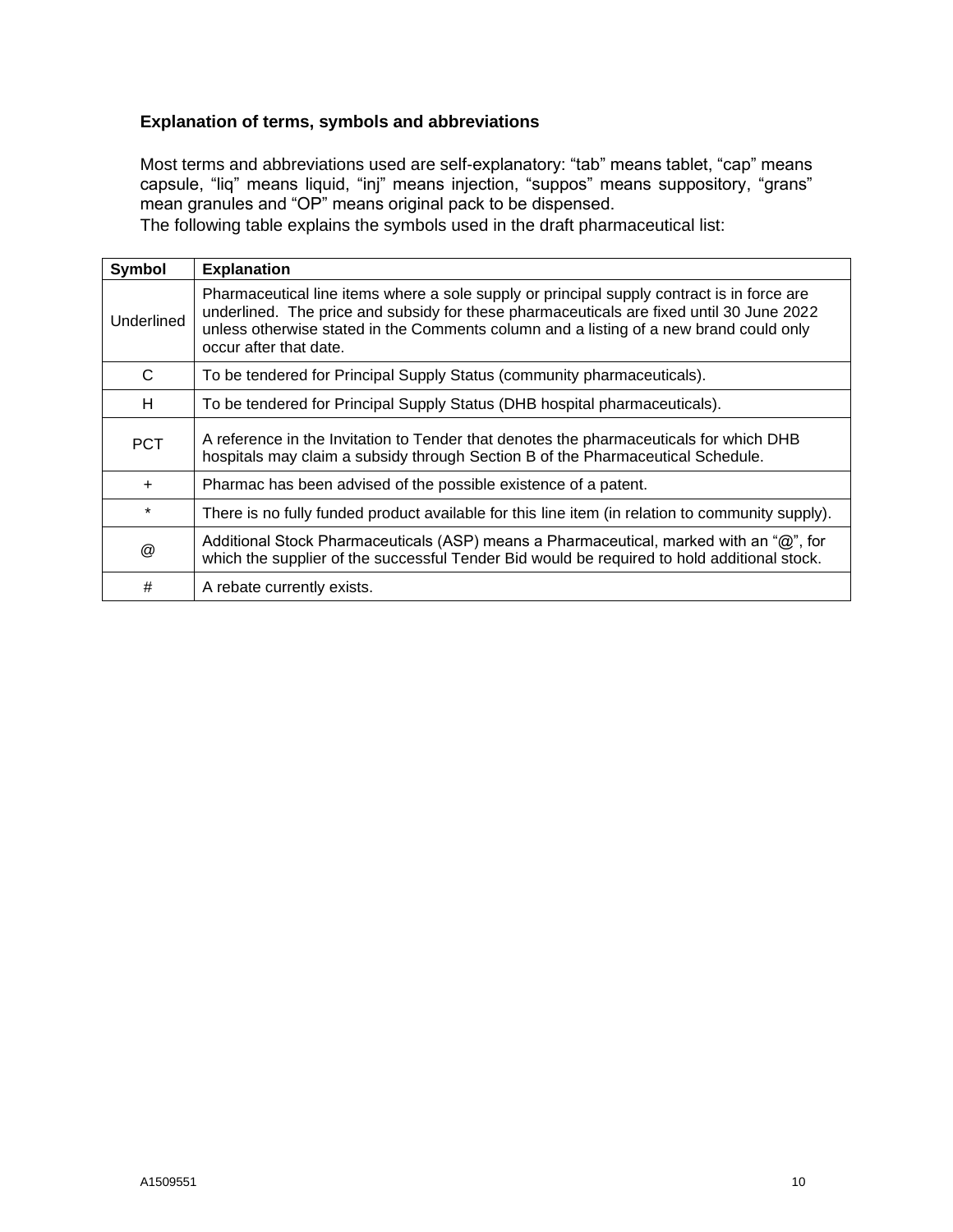| <b>Chemical Name</b><br>Line Item                                                                                                                               | <b>Units</b> | Cost        | Unit<br><b>Subsidy</b>                |     |    | <b>ABA Limit</b> | <b>Comments</b>                                                                                                |
|-----------------------------------------------------------------------------------------------------------------------------------------------------------------|--------------|-------------|---------------------------------------|-----|----|------------------|----------------------------------------------------------------------------------------------------------------|
| Ascorbic acid                                                                                                                                                   |              |             |                                       |     |    |                  |                                                                                                                |
| Tab 100 mg                                                                                                                                                      | 5,318,248    | \$105,301   | \$0.0198                              | C H | 5% |                  |                                                                                                                |
| <b>Budesonide</b>                                                                                                                                               |              |             |                                       |     |    |                  |                                                                                                                |
| Cap 3 mg Controlled Release                                                                                                                                     | 355,058      | \$656,857   | \$1.8500                              | с н |    |                  | 5% Current restrictions would apply                                                                            |
| <b>Calcitriol</b>                                                                                                                                               |              |             |                                       |     |    |                  |                                                                                                                |
| Cap 0.25 mcg                                                                                                                                                    | 1,315,967    | \$104,619   | \$0.0795                              | C H | 5% |                  |                                                                                                                |
| Cap 0.5 mcg                                                                                                                                                     | 573,877      | \$78,908    | \$0.1375                              | C H | 5% |                  |                                                                                                                |
| Citric acid with magnesium oxide and sodium picosulfate                                                                                                         |              |             |                                       |     |    |                  |                                                                                                                |
| Powder for oral soln 12 g with magnesium<br>oxide 3.5 g and sodium picosulfate 10 mg<br>per sachet                                                              |              |             |                                       | н   | 5% |                  |                                                                                                                |
| <b>Ferrous Sulphate</b>                                                                                                                                         |              |             |                                       |     |    |                  |                                                                                                                |
| Oral lig 30 mg (6 mg elemental) per ml                                                                                                                          | 7,366,935    | \$177,985   | \$0.0242                              | C H | 5% |                  | There may be a preference for a child-<br>resistant cap and a preference for a pack<br>size of 500 ml or less. |
| <b>Glycopyrronium bromide</b>                                                                                                                                   |              |             |                                       |     |    |                  |                                                                                                                |
| Inj 0.2 mg per ml, 1 ml                                                                                                                                         | 35,631       | \$233,205   | \$6.5450                              | C H | 5% |                  |                                                                                                                |
| Lactulose                                                                                                                                                       |              |             |                                       |     |    |                  |                                                                                                                |
| Oral lig 10 g per 15 ml                                                                                                                                         | 194,957,294  | \$1,298,416 | \$0.0067                              | с н |    | similar.         | 5% Preference for a pack size of 500 ml or                                                                     |
| Loperamide hydrochloride                                                                                                                                        |              |             |                                       |     |    |                  |                                                                                                                |
| Cap 2 mg                                                                                                                                                        | 10,090,445   | \$157,663   | \$0.0156                              | с н |    |                  | 5% Pharmac reserves the right to award two<br>separate tenders for capsules and tablets.                       |
| Tab 2 mg                                                                                                                                                        | 2,339,878    | \$62,884    | \$0.0269                              | с н |    |                  | 5% Pharmac reserves the right to award two<br>separate tenders for capsules and tablets.                       |
| Macrogol 3350 with potassium chloride, sodium bicarbonate, sodium chloride and sodium sulphate                                                                  |              |             |                                       |     |    |                  |                                                                                                                |
| Powder for oral soln 59 g with potassium<br>chloride 0.7425 g, sodium bicarbonate<br>1.685 g, sodium chloride 1.465 g and<br>sodium sulphate 5.685 g per sachet |              |             |                                       | н   | 5% |                  |                                                                                                                |
| <b>Multivitamins</b>                                                                                                                                            |              |             |                                       |     |    |                  |                                                                                                                |
| Tab (BPC cap strength)                                                                                                                                          | 16,478,258   | \$188,676   | \$0.0115                              | C H | 5% |                  |                                                                                                                |
| Omeprazole                                                                                                                                                      |              |             |                                       |     |    |                  |                                                                                                                |
| Inj 40 mg ampoule with diluent                                                                                                                                  |              |             |                                       | н   | 5% |                  |                                                                                                                |
| Inj 40 mg with diluent                                                                                                                                          | 4,071        | \$27,665    | \$6.7960                              | C H | 5% |                  |                                                                                                                |
| Pantoprazole                                                                                                                                                    |              |             |                                       |     |    |                  |                                                                                                                |
| Tab EC 20 mg                                                                                                                                                    | 12,628,293   | \$255,092   | \$0.0202                              | с н |    |                  | 5% Preference for a pack size of 30 or 90<br>tablets in a bottle pack.                                         |
| Tab EC 40 mg                                                                                                                                                    | 11,755,702   | \$335,038   | \$0.0285                              | с н |    |                  | 5% Preference for a pack size of 30 or 90<br>tablets in a bottle pack.                                         |
| Sodium citrate with sodium lauryl sulphoacetate<br>Enema 90 mg with sodium lauryl<br>sulphoacetate 9 mg per ml, 5 ml                                            | 481,017      | \$288,418   | \$0.5996                              | с н |    | or less.         | 5% Preference for a pack size of 50 enemas                                                                     |
| <b>Sulfasalazine</b>                                                                                                                                            |              |             |                                       |     |    |                  |                                                                                                                |
| Tab EC 500 mg                                                                                                                                                   | 6,219,595    | \$965,903   | \$0.1553                              | C H | 5% |                  |                                                                                                                |
| Zinc sulphate                                                                                                                                                   |              |             |                                       |     |    |                  |                                                                                                                |
| Cap 50 mg elemental                                                                                                                                             | 1,394,155    | \$153,357   | \$0.1100                              | C H | 5% |                  |                                                                                                                |
|                                                                                                                                                                 |              |             | <b>Blood and Blood Forming Organs</b> |     |    |                  |                                                                                                                |
| <b>Chemical Name</b><br>Line Item                                                                                                                               | <b>Units</b> | Cost        | <b>Unit</b><br><b>Subsidy</b>         |     |    | <b>ABA Limit</b> | <b>Comments</b>                                                                                                |
| Clopidogrel                                                                                                                                                     |              |             |                                       |     |    |                  |                                                                                                                |
| Tab 75 mg                                                                                                                                                       | 13,174,867   | \$721,456   | \$0.0548                              | C H |    |                  | 5% Preference for a pack size of 30 or 90<br>tablets in a bottle pack.                                         |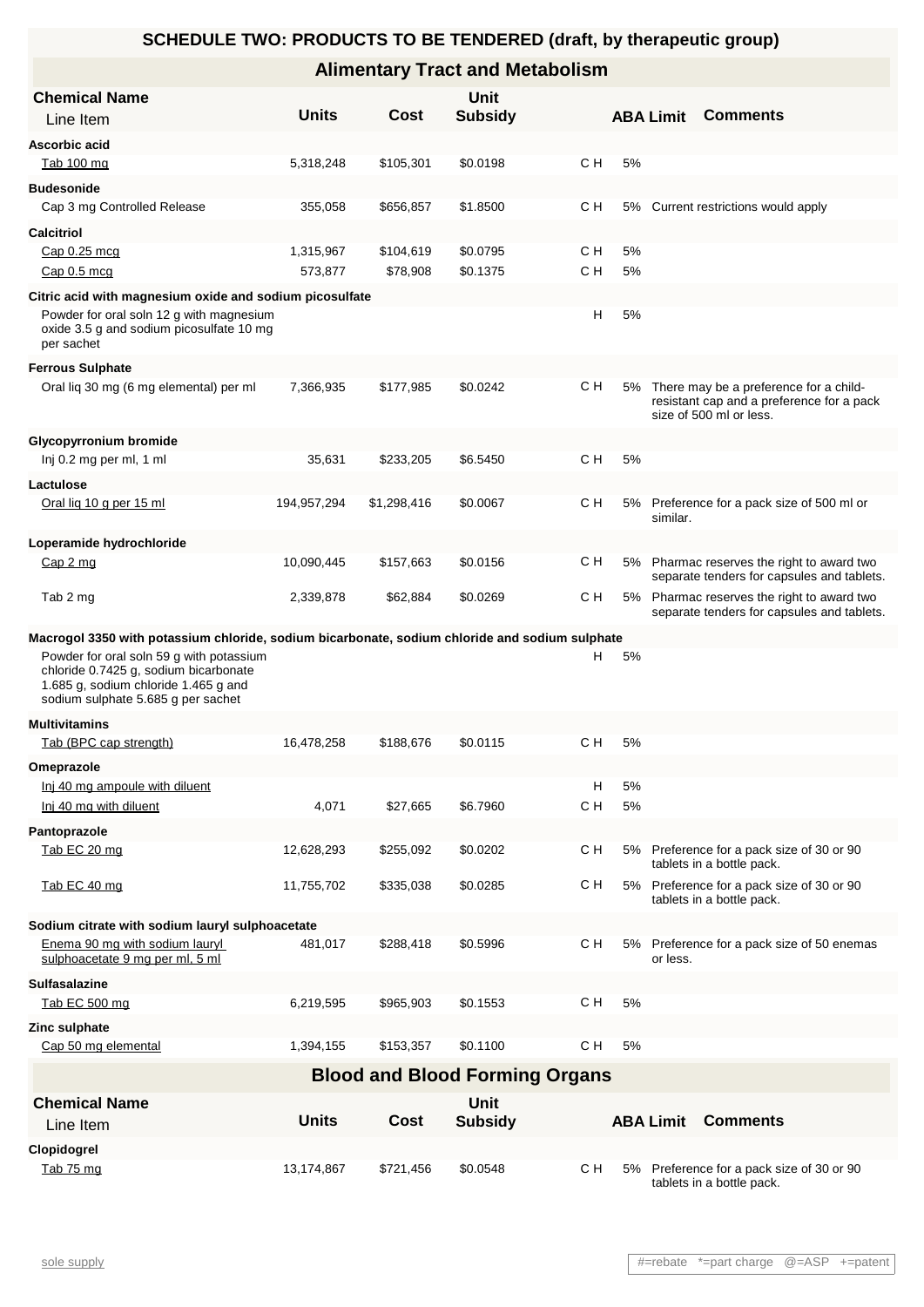### **Blood and Blood Forming Organs**

| <b>Chemical Name</b><br>Line Item     | <b>Units</b> | Cost                      | <b>Unit</b><br><b>Subsidy</b> |               |         | <b>ABA Limit</b> | <b>Comments</b>                                                                                                                                                                                                                                               |
|---------------------------------------|--------------|---------------------------|-------------------------------|---------------|---------|------------------|---------------------------------------------------------------------------------------------------------------------------------------------------------------------------------------------------------------------------------------------------------------|
| <b>Compound electrolytes</b>          |              |                           |                               |               |         |                  |                                                                                                                                                                                                                                                               |
| Powder for soln for oral use          | 1,346,619    | \$263,129                 | \$0.1954                      | C H           |         |                  | 5% Units and unit subsidy expressed as 'per<br>sachet'. There may be a preference for<br>products to include a measuring device or<br>to come in unit dose sachets. Preference<br>for pack sizes of 10 - 20 sachet packs.                                     |
| Long-acting filgrastim                |              |                           |                               |               |         |                  |                                                                                                                                                                                                                                                               |
| Inj 6 mg per 0.6 ml                   | 12,083       | \$13,049,640 \$1,080.0000 |                               | CН            | 5%      |                  | Special Authority restrictions may apply.<br>Pharmac reserves the right to award a<br>tender to one long-acting filgrastim<br>product for the whole market, please refer<br>to the consultation documentation. Units<br>and cost shown are for pegfilgrastim. |
| Prasugrel                             |              |                           |                               |               |         |                  |                                                                                                                                                                                                                                                               |
| Tab 10 mg                             | 5,622        | \$24,094                  | \$4.2857                      | C H           | 5%      |                  | Not currently listed in the Pharmaceutical<br>Schedule. Special Authority restrictions<br>may apply. Units shown are for a product<br>delisted 1 February 2021.                                                                                               |
| Tab 5 mg                              | 1,304        | \$5,030                   | \$3.8571                      | C H           | 5%      |                  | Not currently listed in the Pharmaceutical<br>Schedule. Special Authority restrictions<br>may apply. Units shown are for a product<br>delisted 1 February 2021.                                                                                               |
| Sodium chloride                       |              |                           |                               |               |         |                  |                                                                                                                                                                                                                                                               |
| <u>lnj 0.9%, 5 ml</u>                 | 106,913      | \$14,968                  | \$0.1400                      | C H           |         | ampoules.        | 5% There may be a preference for plastic                                                                                                                                                                                                                      |
| <u>lnj 0.9%, 10 ml</u>                | 600,519      | \$64,856                  | \$0.1080                      | C H           |         | ampoules.        | 5% There may be a preference for plastic                                                                                                                                                                                                                      |
| Inj 0.9%, 20 ml                       | 165,274      | \$41,319                  | \$0.2500                      | cн            | 5%      | ampoules.        | There may be a preference for plastic                                                                                                                                                                                                                         |
| <b>Tenecteplase</b>                   |              |                           |                               |               |         |                  |                                                                                                                                                                                                                                                               |
| Inj 50 mg                             |              |                           |                               |               | н<br>5% |                  |                                                                                                                                                                                                                                                               |
| <b>Tranexamic acid</b>                |              |                           |                               |               |         |                  |                                                                                                                                                                                                                                                               |
| Tab 500 mg                            | 3,325,185    | \$523,717                 | \$0.1575                      | C H           | 5%      |                  |                                                                                                                                                                                                                                                               |
|                                       |              |                           | <b>Cardiovascular System</b>  |               |         |                  |                                                                                                                                                                                                                                                               |
| <b>Chemical Name</b><br>Line Item     | <b>Units</b> | Cost                      | <b>Unit</b><br><b>Subsidy</b> |               |         | <b>ABA Limit</b> | <b>Comments</b>                                                                                                                                                                                                                                               |
| <b>Adenosine</b>                      |              |                           |                               |               |         |                  |                                                                                                                                                                                                                                                               |
| Inj 3 mg per ml, 2 ml vial            |              |                           |                               |               | н<br>5% |                  |                                                                                                                                                                                                                                                               |
| Amiodarone hydrochloride              |              |                           |                               |               |         |                  |                                                                                                                                                                                                                                                               |
| Inj 50 mg per ml, 3 ml                | 14,612       | \$23,920                  | \$1.6370                      | C H           | 5%      |                  |                                                                                                                                                                                                                                                               |
| Tab 100 mg                            | 507,706      | \$64,311                  | \$0.1267                      | C H           | 5%      |                  |                                                                                                                                                                                                                                                               |
| Tab 200 mg                            | 971,211      | \$169,962                 | \$0.1750                      | C H           | 5%      |                  |                                                                                                                                                                                                                                                               |
| <b>Chlortalidone [Chlorthalidone]</b> |              |                           |                               |               |         |                  |                                                                                                                                                                                                                                                               |
| Tab 25 mg                             | 4,814,887    | \$625,935                 | \$0.1300                      | C H           | 5%      |                  |                                                                                                                                                                                                                                                               |
| <b>Digoxin</b>                        |              |                           |                               |               |         |                  |                                                                                                                                                                                                                                                               |
| Tab 250 mcg                           | 826,158      | \$52,321                  | \$0.0633                      | C H           | 5%      |                  |                                                                                                                                                                                                                                                               |
| Tab 62.5 mcg                          | 7,536,051    | \$219,827                 | \$0.0292                      | C H           | 5%      |                  |                                                                                                                                                                                                                                                               |
| <b>Enalapril</b>                      |              |                           |                               |               |         |                  |                                                                                                                                                                                                                                                               |
| Tab 5 mg                              | 2,686,151    | \$48,888                  | \$0.0182                      | $\mathsf C$ H | 5%      | pack.            | Preference for a scored table, and for a<br>pack size of 30 or 90 tablets in a bottle                                                                                                                                                                         |
| Tab 10 mg                             | 2,834,589    | \$57,259                  | \$0.0202                      | C H           | 5%      |                  | Preference for a pack size of 30 or 90<br>tablets in a bottle pack.                                                                                                                                                                                           |
| Tab 20 mg                             | 3,537,107    | \$85,598                  | \$0.0242                      | C H           | 5%      |                  | Preference for a pack size of 30 or 90<br>tablets in a bottle pack.                                                                                                                                                                                           |
| <b>Furosemide [Frusemide]</b>         |              |                           |                               |               |         |                  |                                                                                                                                                                                                                                                               |
| Inj 10 mg per ml, 25 ml               | 300          | \$3,032                   | \$10.1083                     | C H           | 5%      |                  |                                                                                                                                                                                                                                                               |
| Oral lig 10 mg per ml                 | 127,050      | \$47,428                  | \$0.3733                      | C H           | $5\%$   |                  |                                                                                                                                                                                                                                                               |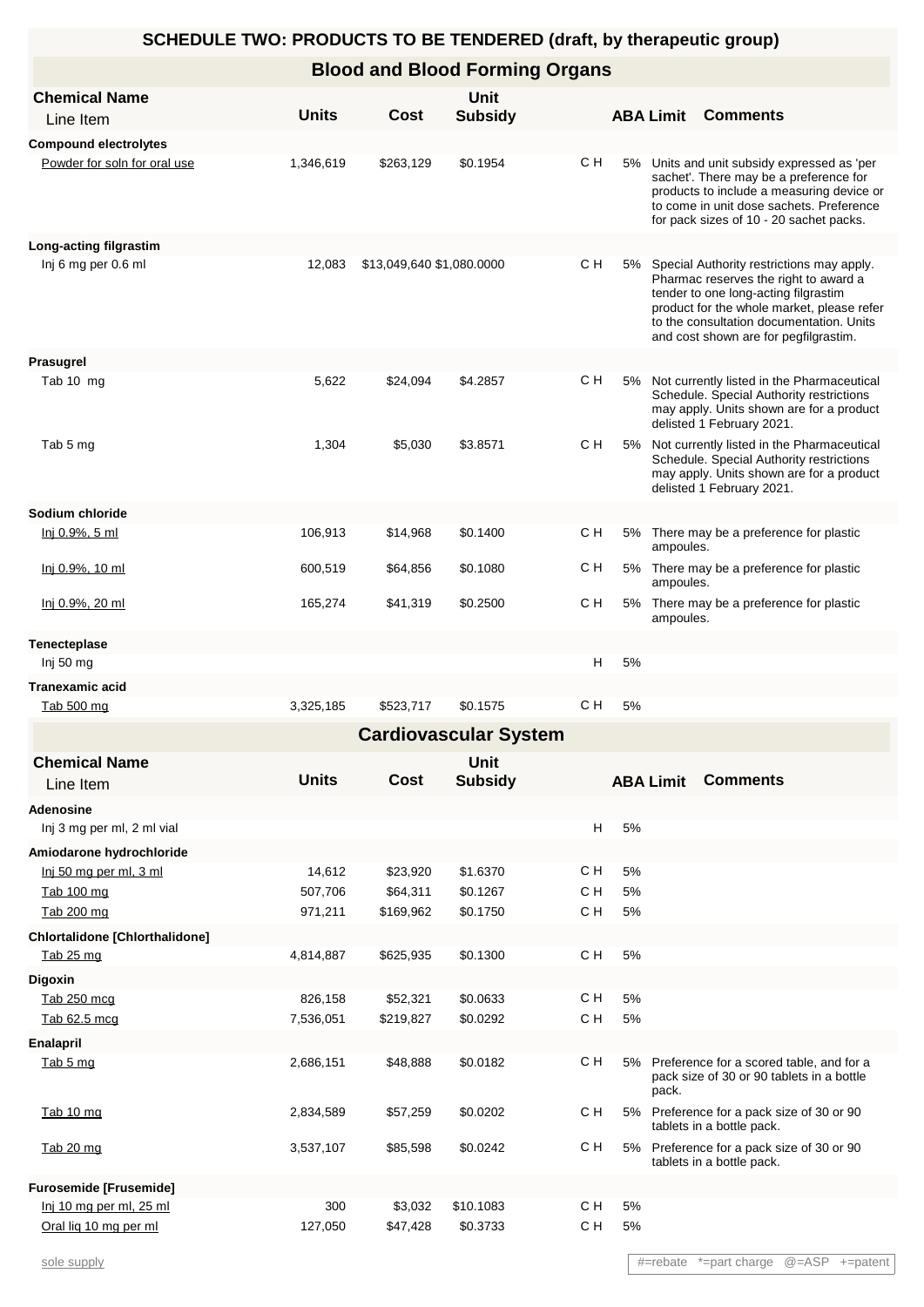| <b>Cardiovascular System</b>                                    |              |           |                        |          |          |                  |                                               |  |  |
|-----------------------------------------------------------------|--------------|-----------|------------------------|----------|----------|------------------|-----------------------------------------------|--|--|
| <b>Chemical Name</b><br>Line Item                               | <b>Units</b> | Cost      | Unit<br><b>Subsidy</b> |          |          | <b>ABA Limit</b> | <b>Comments</b>                               |  |  |
| <b>Furosemide [Frusemide]</b>                                   |              |           |                        |          |          |                  |                                               |  |  |
| lnj 10 mg per ml, 2 ml                                          | 10,264       | \$2,361   | \$0.2300               | C H      | 5%       |                  |                                               |  |  |
| lloprost                                                        |              |           |                        |          |          |                  |                                               |  |  |
| Inj 50 mcg per ml, 0.5 ml<br>Nebuliser soln 10 mcg per ml, 2 ml | 23,100       | \$569,877 | \$24.6700              | н<br>C H | 5%<br>5% |                  | Special Authority restrictions may apply.     |  |  |
| Losartan with hydrochlorothiazide                               |              |           |                        |          |          |                  |                                               |  |  |
| Tab 50 mg with hydrochlorothiazide 12.5<br>mg                   | 7,732,270    | \$484,581 | \$0.0627               | C H      | 5%       |                  |                                               |  |  |
| <b>Metoprolol Tartrate</b>                                      |              |           |                        |          |          |                  |                                               |  |  |
| Inj 1 mg per ml 5 ml                                            | 1,786        | \$9,466   | \$5.3000               | C H      | 5%       |                  |                                               |  |  |
| <b>Nicorandil</b>                                               |              |           |                        |          |          |                  |                                               |  |  |
| Tab 10 mg                                                       | 825,412      | \$351,766 | \$0.4262               | C H      | 5%       |                  |                                               |  |  |
| Tab 20 mg                                                       | 115,476      | \$62,126  | \$0.5380               | C H      | 5%       |                  |                                               |  |  |
| Nimodipine                                                      |              |           |                        |          |          |                  |                                               |  |  |
| Inj 0.2 mg per ml, 50 ml<br>Tab 30 mg                           |              |           |                        | н<br>н   | 5%<br>5% |                  |                                               |  |  |
| Noradrenaline                                                   |              |           |                        |          |          |                  |                                               |  |  |
| Inj 1 mg per ml, 4 ml ampoule                                   |              |           |                        | Н        | 5%       |                  |                                               |  |  |
| <b>Sotalol</b>                                                  |              |           |                        |          |          |                  |                                               |  |  |
| Tab 80 mg                                                       | 3,711,424    | \$241,836 | \$0.0652               | CН       | 5%       |                  |                                               |  |  |
| <u>Tab 160 mg</u>                                               | 128,382      | \$14,096  | \$0.1098               | C H      | 5%       |                  |                                               |  |  |
| Spironolactone                                                  |              |           |                        |          |          |                  |                                               |  |  |
| Oral lig 5 mg per ml                                            | 46,200       | \$56,549  | \$1.2240               | CН       | 5%       |                  |                                               |  |  |
| <b>Telmisartan</b>                                              |              |           |                        |          |          |                  |                                               |  |  |
| Tab/Cap 40 mg                                                   |              |           |                        | C H      | 5%       | Schedule.        | Not currently listed in the Pharmaceutical    |  |  |
| Tab/Cap 80 mg                                                   |              |           |                        | CН       | 5%       | Schedule.        | Not currently listed in the Pharmaceutical    |  |  |
| Telmisartan with hydrochlorothiazide                            |              |           |                        |          |          |                  |                                               |  |  |
| Tab 40 mg with hydrochlorothiazide 12.5<br>mg                   |              |           |                        | C H      | 5%       | Schedule.        | Not currently listed in the Pharmaceutical    |  |  |
| Tab 80 mg with hydrochlorothiazide 12.5<br>mg                   |              |           |                        | C H      |          | Schedule.        | 5% Not currently listed in the Pharmaceutical |  |  |
| Tab 80 mg with hydrochlorothiazide 25 mg                        |              |           |                        | C H      | 5%       | Schedule.        | Not currently listed in the Pharmaceutical    |  |  |

| <b>Dermatologicals</b>              |              |             |                        |                                                                                                                             |  |  |  |  |  |  |
|-------------------------------------|--------------|-------------|------------------------|-----------------------------------------------------------------------------------------------------------------------------|--|--|--|--|--|--|
| <b>Chemical Name</b><br>Line Item   | <b>Units</b> | Cost        | Unit<br><b>Subsidy</b> | <b>Comments</b><br><b>ABA Limit</b>                                                                                         |  |  |  |  |  |  |
| Adapalene                           |              |             |                        |                                                                                                                             |  |  |  |  |  |  |
| Crm 0.1%                            | 293,850      | \$224,208   | \$0.7630#              | CН<br>5% Preference for a maximum pack size of 30<br>g.                                                                     |  |  |  |  |  |  |
| Gel 0.1%                            | 497,460      | \$379,562   | \$0.7630#              | C H<br>5% Preference for a maximum pack size of 30<br>g                                                                     |  |  |  |  |  |  |
| <b>Benzoyl Peroxide</b>             |              |             |                        |                                                                                                                             |  |  |  |  |  |  |
| Gel/crm/soln/lotion 2.5% - 5%       |              |             |                        | C H<br>Not currently listed in the Pharmaceutical<br>5%<br>Schedule.                                                        |  |  |  |  |  |  |
| Cetomacrogol with glycerol          |              |             |                        |                                                                                                                             |  |  |  |  |  |  |
| Crm 90% with glycerol 10%, 1,000 ml | 304,697,279  | \$944,562   | \$0.0031               | C H<br>5% Preference for sodium lauryl sulphate<br>(SLS)-free presentation. There may be a<br>preference for a pump bottle. |  |  |  |  |  |  |
| Crm 90% with glycerol 10%, 100 g    |              |             |                        | H<br>5% Preference for SLS-free presentation.<br>There may be a preference for a pump<br>bottle.                            |  |  |  |  |  |  |
| Crm 90% with glycerol 10%, 500 ml   | 304,697,279  | \$1,432,077 | \$0.0047               | C H<br>Preference for SLS-free presentation.<br>5%<br>There may be a preference for a pump<br>bottle.                       |  |  |  |  |  |  |

sole supply #=rebate \*=part charge @=ASP +=patent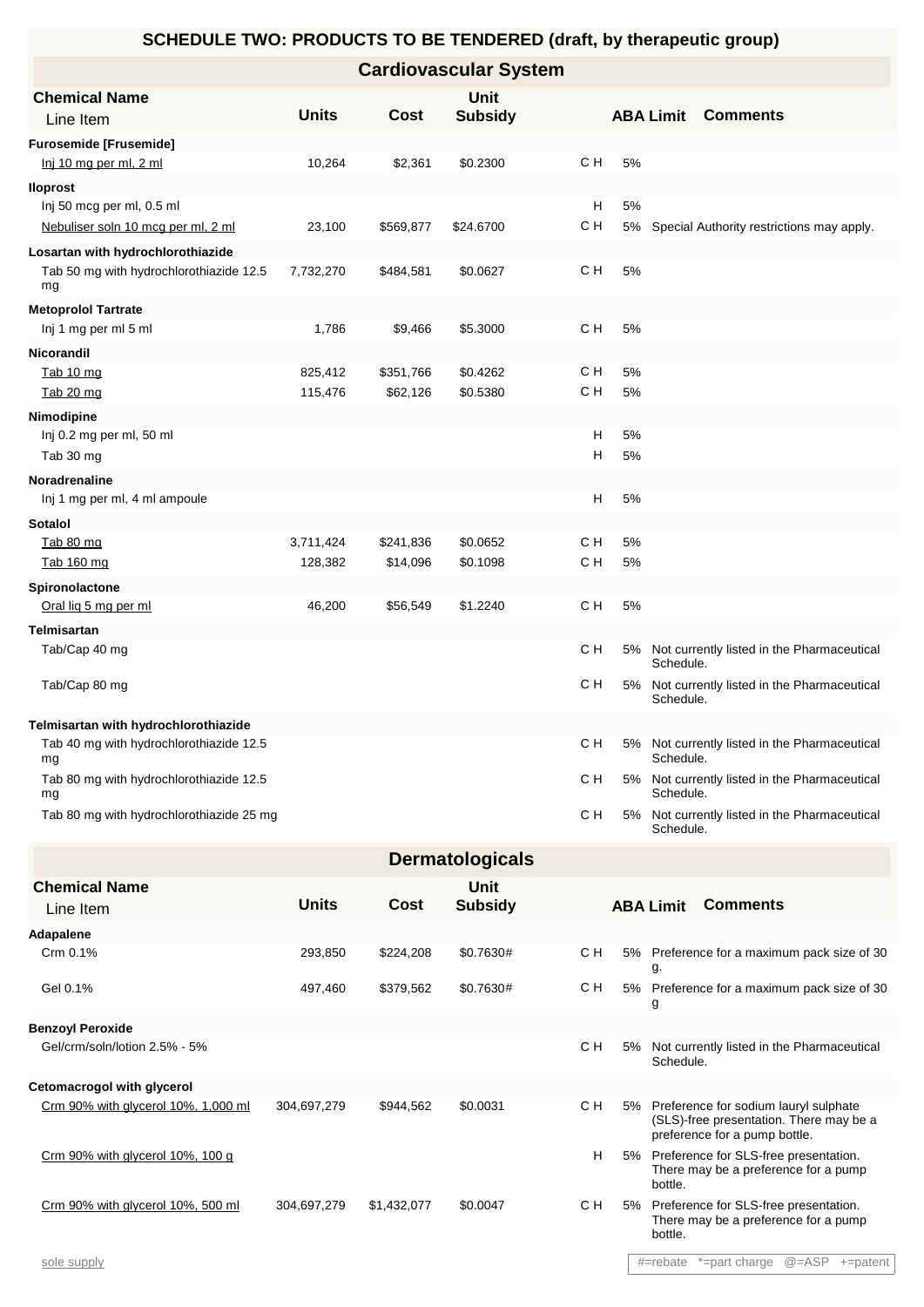|                                                                                     |              |           | <b>Dermatologicals</b> |                                                 |    |                  |                                                                                                                                                                                                                                     |
|-------------------------------------------------------------------------------------|--------------|-----------|------------------------|-------------------------------------------------|----|------------------|-------------------------------------------------------------------------------------------------------------------------------------------------------------------------------------------------------------------------------------|
| <b>Chemical Name</b>                                                                |              |           | <b>Unit</b>            |                                                 |    |                  |                                                                                                                                                                                                                                     |
| Line Item                                                                           | <b>Units</b> | Cost      | <b>Subsidy</b>         |                                                 |    | <b>ABA Limit</b> | <b>Comments</b>                                                                                                                                                                                                                     |
| <b>Clobetasol propionate</b>                                                        |              |           |                        |                                                 |    |                  |                                                                                                                                                                                                                                     |
| Crm 0.05% (pack size 30 g or less)                                                  | 3,739,290    | \$271,734 | \$0.0727               | с н                                             | 5% |                  |                                                                                                                                                                                                                                     |
| Oint 0.05% (pack size 30 g or less)                                                 | 3,599,730    | \$254,393 | \$0.0707               | C H                                             | 5% |                  |                                                                                                                                                                                                                                     |
| Scalp app 0.05%                                                                     | 803,250      | \$152,352 | \$0.1897               | C H                                             | 5% |                  |                                                                                                                                                                                                                                     |
| Clotrimazole                                                                        |              |           |                        |                                                 |    |                  |                                                                                                                                                                                                                                     |
| <b>Crm 1%</b>                                                                       | 2,893,660    | \$111,406 | \$0.0385               | C H                                             | 5% |                  |                                                                                                                                                                                                                                     |
| Coal tar                                                                            |              |           |                        |                                                 |    |                  |                                                                                                                                                                                                                                     |
| Soln BP                                                                             | 145,429      | \$26,359  | \$0.1813               | C H                                             | 5% |                  | Preference for a pack size of 100 ml or<br>less. Only in combination.                                                                                                                                                               |
| <b>Dimethicone</b>                                                                  |              |           |                        |                                                 |    |                  |                                                                                                                                                                                                                                     |
| Crm 5% (pack size 100 g or less)                                                    |              |           |                        | C H                                             | 5% |                  | Not currently listed in Section B of the<br>Pharmaceutical Schedule.                                                                                                                                                                |
| Lotn 4% - head lice suffocant                                                       | 3,718,000    | \$92,578  | \$0.0249               | с н                                             | 5% |                  |                                                                                                                                                                                                                                     |
| Crm 5% (pack size greater than 100 g)                                               | 3,935,200    | \$35,259  | \$0.0090               | С                                               | 5% | bottle           | There may be a preference for a pump                                                                                                                                                                                                |
| Crm 10%                                                                             | 2,045,000    | \$18,487  | \$0.0090               | C H                                             | 5% | bottle.          | There may be a preference for a pump                                                                                                                                                                                                |
| Hydrocortisone                                                                      |              |           |                        |                                                 |    |                  |                                                                                                                                                                                                                                     |
| Crm 1% (pack size greater than or equal<br>to 15 g and less than or equal to 100 g) |              |           |                        | C H                                             |    |                  | 5% Preference for SLS-free presentation.<br>Units and cost for the whole crm 1%<br>market are shown below.                                                                                                                          |
| Crm 1% (pack size greater than 100 g)                                               | 22,032,198   | \$822,462 | \$0.0373               | C H                                             |    |                  | 5% Preference for SLS-free presentation.<br>Units shown are for the whole crm 1%<br>market. Unit subsidy and cost shown are<br>weighted based on pack size and usage.<br>Units and cost for whole crm 1% market<br>are shown below. |
| Hydrocortisone with natamycin and neomycin                                          |              |           |                        |                                                 |    |                  |                                                                                                                                                                                                                                     |
| Crm 1% with natamycin 1% and neomycin 2,142,600<br>sulphate 0.5%                    |              | \$478,507 | \$0.2233               | C H                                             | 5% |                  |                                                                                                                                                                                                                                     |
| <b>Paraffin</b>                                                                     |              |           |                        |                                                 |    |                  |                                                                                                                                                                                                                                     |
| White soft (pack size 2000 g or more)                                               | 2,071,299    | \$16,562  | \$0.0080               | C                                               | 5% |                  |                                                                                                                                                                                                                                     |
| White soft (pack size 500 g or less)                                                | 128,146      | \$1,421   | \$0.0111               | C H                                             | 5% |                  |                                                                                                                                                                                                                                     |
| <b>Sunscreens, proprietary</b>                                                      |              |           |                        |                                                 |    |                  |                                                                                                                                                                                                                                     |
| SPF 50+ or greater                                                                  | 1,317,800    | \$33,604  | \$0.0255               | с н                                             |    |                  | 5% Subsidy by endorsement only. Preference<br>for a lotion, UVB SPF > 50, UVA SPF<br>>30. Supporting evidence of protection<br>level must be provided at Pharmac's                                                                  |
| Zinc and castor oil                                                                 |              |           |                        |                                                 |    |                  |                                                                                                                                                                                                                                     |
| Crm (pack size 50 g or less)                                                        |              |           |                        | H                                               | 5% |                  |                                                                                                                                                                                                                                     |
| Oint (pack size 50 g or less)                                                       |              |           |                        | н                                               | 5% |                  |                                                                                                                                                                                                                                     |
| Oint (pack size greater than or equal to<br>500 g)                                  | 19,187,874   | \$163,097 | \$0.0085               | с н                                             | 5% |                  | Units and subsidy shown are per the 500<br>g pack size currently listed.                                                                                                                                                            |
|                                                                                     |              |           |                        | <b>Extemporaneously Compounded Preparations</b> |    |                  |                                                                                                                                                                                                                                     |
| <b>Chemical Name</b>                                                                |              |           | <b>Unit</b>            |                                                 |    |                  |                                                                                                                                                                                                                                     |
| Line Item                                                                           | <b>Units</b> | Cost      | <b>Subsidy</b>         |                                                 |    | <b>ABA Limit</b> | <b>Comments</b>                                                                                                                                                                                                                     |
| <b>Compound Hydroxybenzoate</b>                                                     |              |           |                        |                                                 |    |                  |                                                                                                                                                                                                                                     |
| Soln                                                                                | 43,561       | \$13,068  | \$0.3000               | с н                                             |    |                  | 5% Units expressed as per 'ml'.                                                                                                                                                                                                     |
| Glycerin with sodium saccharin                                                      |              |           |                        |                                                 |    |                  |                                                                                                                                                                                                                                     |
| Suspension                                                                          | 105,264      | \$6,887   | \$0.0654               | C H                                             | 5% |                  |                                                                                                                                                                                                                                     |
| <b>Glycerin with sucrose</b>                                                        |              |           |                        |                                                 |    |                  |                                                                                                                                                                                                                                     |
| <b>Suspension</b>                                                                   | 343,137      | \$22,451  | \$0.0654               | C H                                             | 5% |                  |                                                                                                                                                                                                                                     |
| Methyl Hydroxybenzoate                                                              |              |           |                        |                                                 |    |                  |                                                                                                                                                                                                                                     |
| Powder                                                                              | 1,639        | \$589     | \$0.3592               | C H                                             |    |                  | 5% Preference for pack size 50 g or less.                                                                                                                                                                                           |

Powder 3,484 \$1,287 \$0.3695 C H 5%

**Methylcellulose**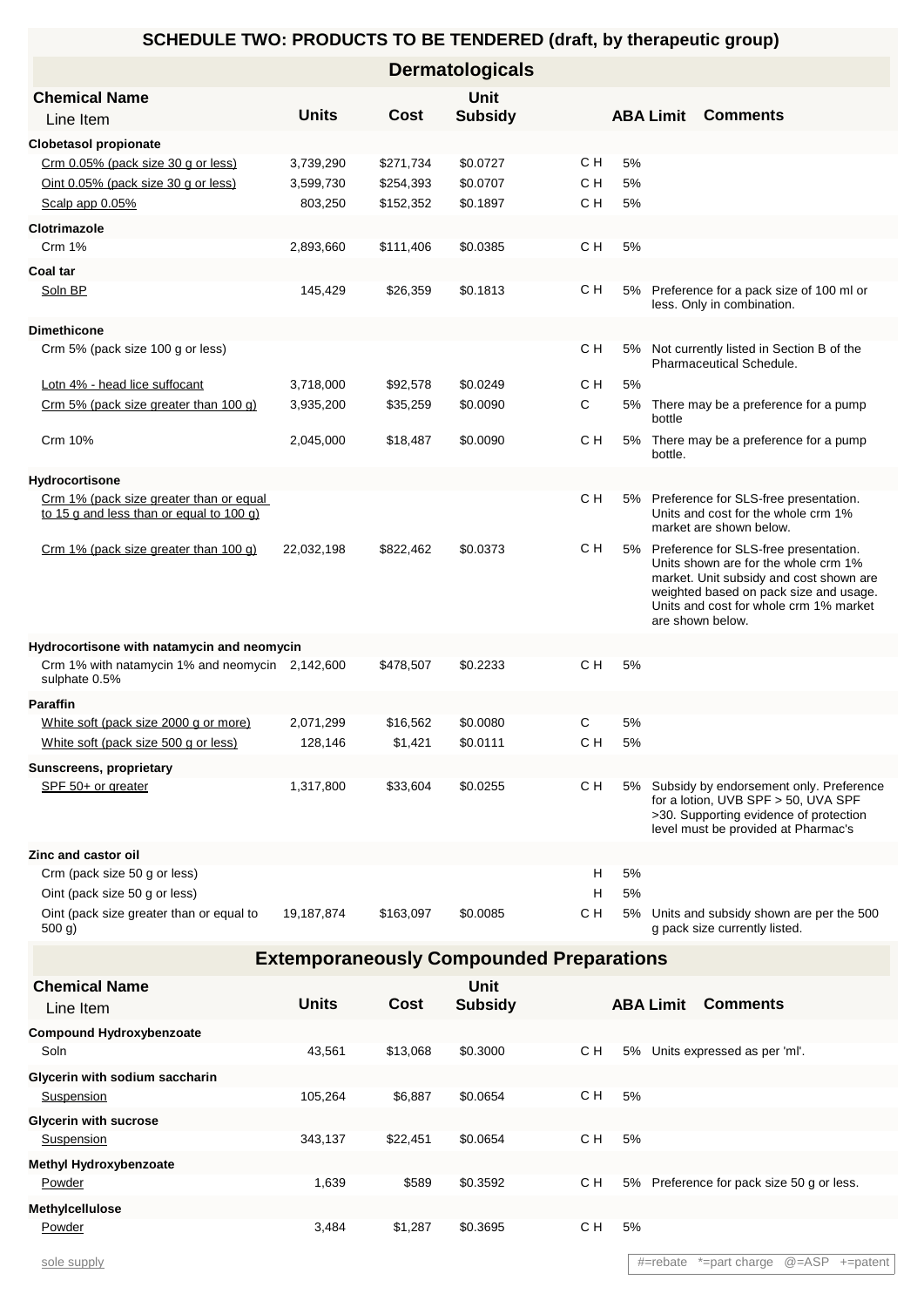# **Extemporaneously Compounded Preparations**

| <b>Chemical Name</b>                               |              |           | Unit           |     |    |                  |                                                                                                                              |
|----------------------------------------------------|--------------|-----------|----------------|-----|----|------------------|------------------------------------------------------------------------------------------------------------------------------|
| Line Item                                          | <b>Units</b> | Cost      | <b>Subsidy</b> |     |    | <b>ABA Limit</b> | <b>Comments</b>                                                                                                              |
| <b>Methylcellulose</b>                             |              |           |                |     |    |                  |                                                                                                                              |
| Suspension                                         | 401.842      | \$26,293  | \$0.0654       | C H | 5% |                  |                                                                                                                              |
| Methylcellulose with glycerin and sodium saccharin |              |           |                |     |    |                  |                                                                                                                              |
| Suspension                                         | 1.442.989    | \$94.415  | \$0.0654       | C H | 5% |                  |                                                                                                                              |
| Methylcellulose with glycerin and sucrose          |              |           |                |     |    |                  |                                                                                                                              |
| <b>Suspension</b>                                  | 1,876,817    | \$122,800 | \$0.0654       | C H | 5% |                  |                                                                                                                              |
| Sodium Bicarbonate                                 |              |           |                |     |    |                  |                                                                                                                              |
| Powder BP                                          | 389.472      | \$7,828   | \$0.0201       | C H | 5% |                  | Preference for pack size less than 100 g.<br>Only for extemporaneously compounded<br>omeprazole and lansoprazole suspension. |
| Syrup (pharmaceutical grade)                       |              |           |                |     |    |                  |                                                                                                                              |
| Lig                                                | 87,358       | \$2,612   | \$0.0299       | C H | 5% |                  | Only for extemporaneously compounded<br>oral liquid preparations.                                                            |

| <b>Genito Urinary System</b>                                                              |              |             |                               |            |    |                  |                                                                                                                                                                  |  |  |  |
|-------------------------------------------------------------------------------------------|--------------|-------------|-------------------------------|------------|----|------------------|------------------------------------------------------------------------------------------------------------------------------------------------------------------|--|--|--|
| <b>Chemical Name</b><br>Line Item                                                         | <b>Units</b> | Cost        | Unit<br><b>Subsidy</b>        |            |    | <b>ABA Limit</b> | <b>Comments</b>                                                                                                                                                  |  |  |  |
| Clotrimazole                                                                              |              |             |                               |            |    |                  |                                                                                                                                                                  |  |  |  |
| Vaginal crm 1% with applicators                                                           | 1,836,405    | \$131,174   | \$0.0714                      | C H<br>C H | 5% |                  |                                                                                                                                                                  |  |  |  |
| Vaginal crm 2% with applicators                                                           | 1,615,335    | \$242,300   | \$0.1500                      |            | 5% |                  |                                                                                                                                                                  |  |  |  |
| <b>Ethinyloestradiol with Norethisterone</b><br>Tab 35 mcg with norethisterone 1 mg       |              |             |                               |            | 5% |                  |                                                                                                                                                                  |  |  |  |
|                                                                                           | 2,569,894    | \$212,628   | \$0.0827                      | C H        |    |                  |                                                                                                                                                                  |  |  |  |
| <b>Intra-Uterine Copper Device</b>                                                        |              |             |                               | с н        |    |                  | 5% Pharmac reserves the right to award one,                                                                                                                      |  |  |  |
| <b>IUD</b> long                                                                           | 4,101        | \$63,566    | \$15.5000                     |            |    |                  | some or all presentations of intra-uterine<br>copper device. Refer to Schedule 7 for<br>additional Special Terms.                                                |  |  |  |
| <b>IUD</b> medium                                                                         | 4,753        | \$87,693    | \$18.4500                     | C H        |    |                  | 5% Pharmac reserves the right to award one,<br>some or all presentations of intra-uterine<br>copper device. Refer to Schedule 7 for<br>additional Special Terms. |  |  |  |
| <b>IUD short</b>                                                                          | 3,039        | \$56,070    | \$18.4500                     | C H        | 5% |                  | Pharmac reserves the right to award one,<br>some or all presentations of intra-uterine<br>copper device. Refer to Schedule 7 for<br>additional Special Terms.    |  |  |  |
| Levonorgestrel                                                                            |              |             |                               |            |    |                  |                                                                                                                                                                  |  |  |  |
| $0.75$ mg - 1.5 mg                                                                        | 130,309      | \$645,030   | \$4.9500                      | C H        | 5% |                  |                                                                                                                                                                  |  |  |  |
| Medroxyprogesterone acetate                                                               |              |             |                               |            |    |                  |                                                                                                                                                                  |  |  |  |
| Inj long-acting 150 mg per ml, 1 ml syringe                                               | 138,191      | \$1,102,764 | \$7.9800                      | C H        | 5% |                  |                                                                                                                                                                  |  |  |  |
| <b>Mifepristone</b>                                                                       |              |             |                               |            |    |                  |                                                                                                                                                                  |  |  |  |
| Tab 200 mg                                                                                | 2,011        | \$60,330    | \$30.0000                     | C H        | 5% |                  |                                                                                                                                                                  |  |  |  |
| Mifepristone with misoprostol                                                             |              |             |                               |            |    |                  |                                                                                                                                                                  |  |  |  |
| Mifepristone 200 mg tablet x 1 and<br>misoprostol 200 mcg tablet x4<br>[combination pack] |              |             |                               | с н        |    | Schedule.        | 5% Not currently listed in the Pharmaceutical                                                                                                                    |  |  |  |
| <b>Tamsulosin</b>                                                                         |              |             |                               |            |    |                  |                                                                                                                                                                  |  |  |  |
| Tab 400 mcg                                                                               | 4,314,131    | \$764,895   | \$0.1773                      | с н        |    |                  | 5% Special Authority restrictions may apply.                                                                                                                     |  |  |  |
| <b>Tolterodine tartrate</b>                                                               |              |             |                               |            |    |                  |                                                                                                                                                                  |  |  |  |
| Tab 1 mg                                                                                  |              |             |                               | с н        | 5% | Schedule.        | Not currently listed in the Pharmaceutical                                                                                                                       |  |  |  |
| Tab 2 mg                                                                                  |              |             |                               | с н        |    | Schedule.        | 5% Not currently listed in the Pharmaceutical                                                                                                                    |  |  |  |
| <b>Hormone Preparations - Systemic Excluding Contraceptive Hormones</b>                   |              |             |                               |            |    |                  |                                                                                                                                                                  |  |  |  |
| <b>Chemical Name</b><br>Line Item                                                         | <b>Units</b> | <b>Cost</b> | <b>Unit</b><br><b>Subsidy</b> |            |    | <b>ABA Limit</b> | <b>Comments</b>                                                                                                                                                  |  |  |  |
|                                                                                           |              |             |                               |            |    |                  |                                                                                                                                                                  |  |  |  |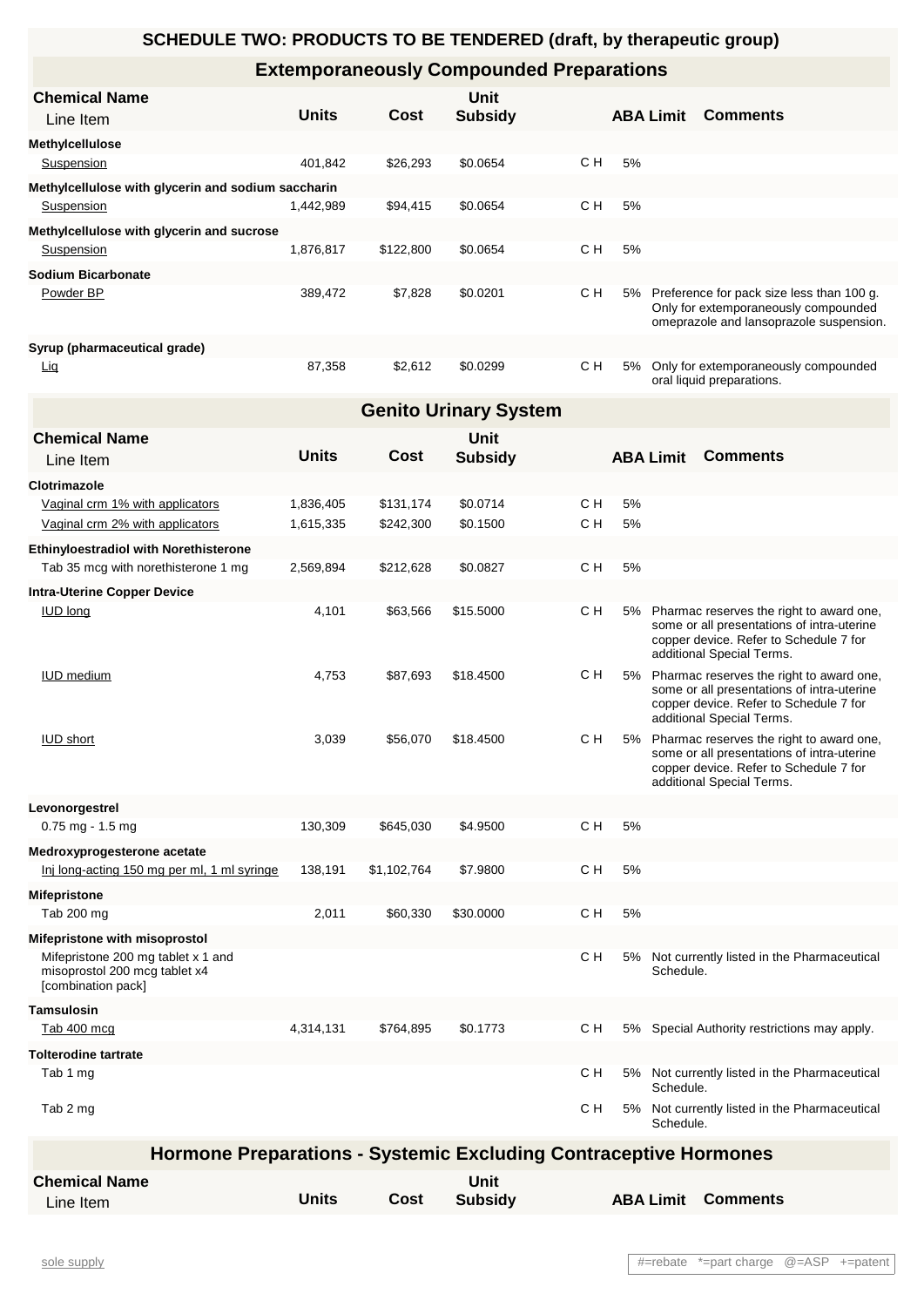#### **SCHEDULE TWO: PRODUCTS TO BE TENDERED (draft, by therapeutic group) Hormone Preparations - Systemic Excluding Contraceptive Hormones** Line Item **Chemical Name** Units Cost Subsidy ABA Limit Comments **Unit Dexamethasone phosphate** Inj 4 mg per ml, 1 ml 87,816 \$81,230 \$0.9250 C H 5% Inj 4 mg per ml, 2 ml  $\begin{array}{cccc} 88,754 & 145,290 & 16370 \end{array}$  C H 5% **Fludrocortisone Acetate** Tab 100 mcg 1,425,274 \$204,099 \$0.1432 C H 5% **Levothyroxine** Oral liq CH 5% Not currently listed in the Pharmaceutical Schedule. Special Authority restrictions may apply.  $C H$ **Progesterone** Cap 100 mg 65,188 \$35,853 \$0.5500 C H 5% **Infections** Line Item **Chemical Name** Units Cost Subsidy **ABA Limit Comments Unit Amoxicillin** Cap 250 mg 618,576 \$27,836 \$0.0450 CH 5% Cap 500 mg 13,342,544 \$986,815 \$0.0740 C H 5% **Caspofungin** Inj 50 mg Pharmac reserves the right to award a new Pharmac reserves the right to award a tender to one strength of caspofungin injections for the whole caspofungin injection market. H 5% Inj 70 mg Pharmac reserves the right to award a structure of the right to award a structure of the right to award a tender to one strength of caspofungin injections for the whole caspofungin injection market 5% **Cefaclor monohydrate** Cap 250 mg 1,716,311 \$423,929 \$0.2470 C H 5% Grans for oral liq 125 mg per 5 ml 2,322,319 \$81,978 \$0.0353 C H 5% **Cefalexin monohydrate** Cap 250 mg 340,920 \$56,763 \$0.1665 C H 5% Cap 500 mg 3,438,307 \$679,066 \$0.1975 C H 5% **Ceftriaxone sodium** Inj 500 mg 8,880 \$7,903 \$0.8900 C H 5% Inj 1 g 6,573 \$5,245 \$0.7980 C H 5% Inj 2 g C H 5% **Clindamycin** Cap hydrochloride 150 mg 1,031,765 \$198,181 \$0.1921 C H 5% Inj 150 mg per ml, 4 ml ampoule 1,431 \$5,581 \$3.9000 C H 5% **Ertapenem** Inj 1 g vial H 5% **Erythromycin Lactobionate** Inj 1 g 651 \$6,510 \$10.0000 C H 5% **Phenoxymethylpenicillin (Penicillin V)** Grans for oral lig 125 mg per 5 ml  $196,651$  \$5,880 \$0.0299 C H 5% Grans for oral liq 250 mg per 5 ml 1,724,832 \$68,821 \$0.0399 C H 5% **Voriconazole** Inj 200 mg vial H 5% **Musculoskeletal System** Line Item **Chemical Name** Units Cost Subsidy **ABA Limit Comments Unit Cost Subsidy ABA Limit Alendronate sodium** Tab 70 mg 242,247 \$147,771 \$0.6100 C H 5%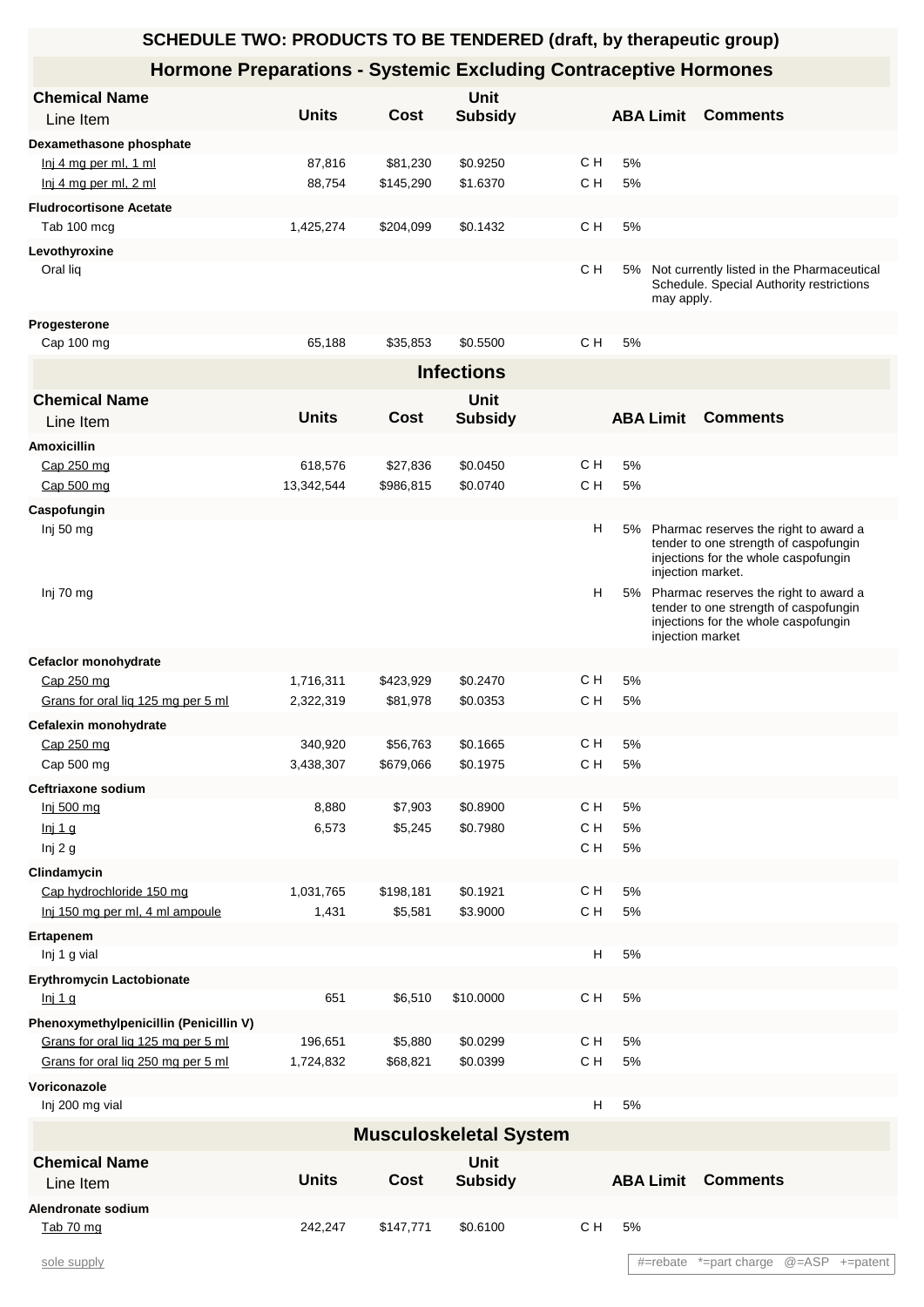| <b>Musculoskeletal System</b>           |              |           |                               |     |                  |  |                                              |  |  |
|-----------------------------------------|--------------|-----------|-------------------------------|-----|------------------|--|----------------------------------------------|--|--|
| <b>Chemical Name</b><br>Line Item       | <b>Units</b> | Cost      | <b>Unit</b><br><b>Subsidy</b> |     | <b>ABA Limit</b> |  | <b>Comments</b>                              |  |  |
| Alendronate sodium with cholecalciferol |              |           |                               |     |                  |  |                                              |  |  |
| Tab 70 mg with cholecalciferol 5,600 iu | 774,556      | \$292,395 | \$0.3775                      | C H | 5%               |  |                                              |  |  |
| <b>Pyridostigmine bromide</b>           |              |           |                               |     |                  |  |                                              |  |  |
| Tab 60 mg                               | 583,414      | \$267,145 | \$0.4579                      | C H | 5%               |  |                                              |  |  |
| <b>Risedronate sodium</b>               |              |           |                               |     |                  |  |                                              |  |  |
| Tab 35 mg                               | 389,849      | \$302,133 | \$0.7750                      | C H | 5%               |  |                                              |  |  |
| Rocuronium bromide                      |              |           |                               |     |                  |  |                                              |  |  |
| Inj 10 mg per ml, 5 ml                  |              |           |                               | н   | 5%               |  |                                              |  |  |
| <b>Tenoxicam</b>                        |              |           |                               |     |                  |  |                                              |  |  |
| <u>Tab 20 mg</u>                        | 468,216      | \$42,842  | \$0.0915                      | C H | 5%               |  |                                              |  |  |
| <b>Zoledronic Acid</b>                  |              |           |                               |     |                  |  |                                              |  |  |
| Inj 5 mg                                | 1,558,400    | \$935,040 | \$0.6000                      | C H |                  |  | 5% Special Authority restrictions may apply. |  |  |
| <b>Nervous System</b>                   |              |           |                               |     |                  |  |                                              |  |  |

| <b>Chemical Name</b><br>Line Item                                 | <b>Units</b> | Cost      | Unit<br><b>Subsidy</b> |     |    | <b>ABA Limit</b> | <b>Comments</b>                                                                                                              |
|-------------------------------------------------------------------|--------------|-----------|------------------------|-----|----|------------------|------------------------------------------------------------------------------------------------------------------------------|
| Amisulpride                                                       |              |           |                        |     |    |                  |                                                                                                                              |
| Tab 100 mg                                                        | 327,938      | \$56,297  | \$0.1717               | C H | 5% |                  |                                                                                                                              |
| Tab 200 mg                                                        | 558,166      | \$139,167 | \$0.2493               | C H | 5% |                  |                                                                                                                              |
| Tab 400 mg                                                        | 48,302       | \$23,974  | \$0.4963               | C H | 5% |                  |                                                                                                                              |
| <b>Aspirin</b>                                                    |              |           |                        |     |    |                  |                                                                                                                              |
| Tab dispersible or soluble 300 mg                                 | 779,380      | \$35,072  | \$0.0450               | C H |    | Schedule.        | 5% Pharmac may award an ABA limit of up to<br>25% in Section H of the Pharmaceutical                                         |
| Bupivacaine hydrochloride with adrenaline                         |              |           |                        |     |    |                  |                                                                                                                              |
| Inj 0.25% with 1:400,000 of adrenaline, 20<br>ml non-sterile pack |              |           |                        | н   | 5% |                  |                                                                                                                              |
| Inj 0.5% with 1:200,000 of adrenaline, 20<br>ml non-sterile pack  |              |           |                        | н   | 5% |                  |                                                                                                                              |
| <b>Bupivacaine hydrochloride with fentanyl</b>                    |              |           |                        |     |    |                  |                                                                                                                              |
| Inj 0.625 mg with fentanyl 2 mcg per ml,<br>200 ml bag            |              |           |                        | н   | 5% |                  |                                                                                                                              |
| Inj 1.25mg with 2 mcg fentanyl per ml, 100<br>ml bag              |              |           |                        | н   | 5% |                  |                                                                                                                              |
| Inj 1.25mg with 2 mcg fentanyl per ml, 200<br>ml bag              |              |           |                        | H   | 5% |                  |                                                                                                                              |
| <b>Buprenorphine with Naloxone</b>                                |              |           |                        |     |    |                  |                                                                                                                              |
| Tab sublingual 2 mg with naloxone 0.5 mg                          | 545,953      | \$358,184 | \$0.6561               | C H |    |                  | 5% Special Authority restrictions may apply.                                                                                 |
| Tab sublingual 8 mg with naloxone 2 mg                            | 522,915      | \$992,043 | \$1.8971               | с н |    |                  | 5% Special Authority restrictions may apply.                                                                                 |
| <b>Chlorpromazine Hydrochloride</b>                               |              |           |                        |     |    |                  |                                                                                                                              |
| Inj 25 mg per ml, 2 ml ampoule                                    | 3,183        | \$9,800   | \$3.0790               | C H | 5% |                  |                                                                                                                              |
| Tab 10 mg                                                         | 104,637      | \$15,518  | \$0.1483               | C H | 5% |                  |                                                                                                                              |
| Tab 100 mg                                                        | 158,727      | \$58,300  | \$0.3673               | C H | 5% |                  |                                                                                                                              |
| Tab 25 mg                                                         | 422,894      | \$66,056  | \$0.1562               | C H | 5% |                  |                                                                                                                              |
| Clozapine                                                         |              |           |                        |     |    |                  |                                                                                                                              |
| Oral lig 50 mg per ml                                             | 94,768       | \$16,423  | \$0.1733               | C H | 5% |                  |                                                                                                                              |
| <b>Cyclizine lactate</b>                                          |              |           |                        |     |    |                  |                                                                                                                              |
| Inj 50 mg per ml, 1 ml ampoule                                    | 77,428       | \$166,702 | \$2.1530               | C H | 5% |                  |                                                                                                                              |
| Diazepam                                                          |              |           |                        |     |    |                  |                                                                                                                              |
| Rectal tubes 5 mg                                                 | 24,706       | \$214,942 | \$8.7000               | C H | 5% |                  |                                                                                                                              |
| Rectal tubes 10 mg                                                | 427          | \$3,490   | \$8.1740               | C H |    |                  | 5% Not currently listed in Section B of the<br>Pharmaceutical Schedule. Units are for a<br>product delisted 1 December 2020. |
| Dihydrocodeine tartrate                                           |              |           |                        |     |    |                  |                                                                                                                              |

Tab long-acting 60 mg<br>
4,541,326 \$650,908 \$0.1433 C H 5%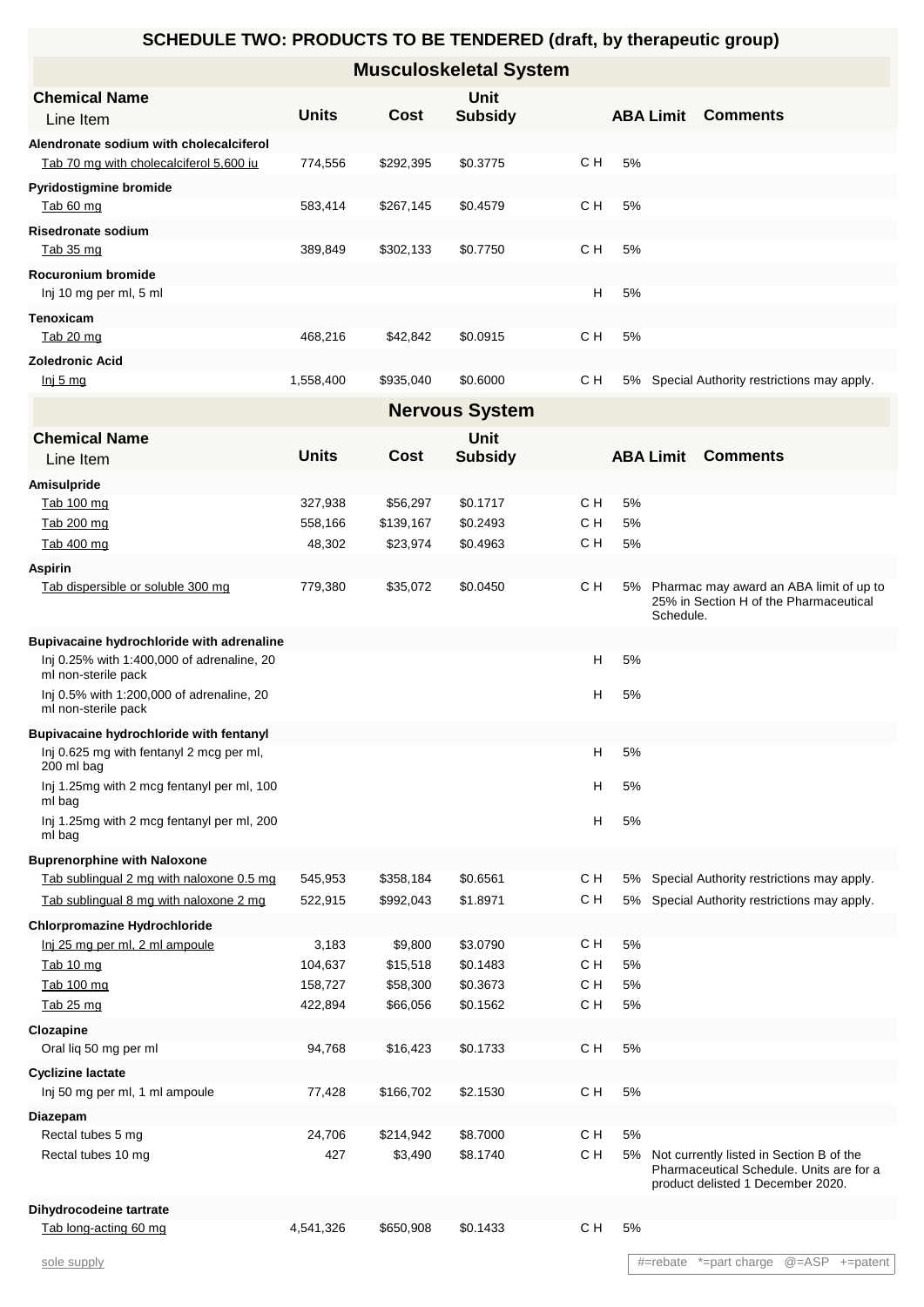|                                                                                                                      |                    |                       | <b>Nervous System</b> |           |          |           |                                                                                                                                                                                                                      |
|----------------------------------------------------------------------------------------------------------------------|--------------------|-----------------------|-----------------------|-----------|----------|-----------|----------------------------------------------------------------------------------------------------------------------------------------------------------------------------------------------------------------------|
| <b>Chemical Name</b>                                                                                                 |                    |                       | <b>Unit</b>           |           |          |           |                                                                                                                                                                                                                      |
| Line Item                                                                                                            | <b>Units</b>       | Cost                  | <b>Subsidy</b>        |           |          |           | <b>ABA Limit Comments</b>                                                                                                                                                                                            |
| <b>Droperidol</b>                                                                                                    |                    |                       |                       |           |          |           |                                                                                                                                                                                                                      |
| Inj 2.5 mg per ml, 1 ml ampoule                                                                                      |                    |                       |                       |           | н<br>5%  |           |                                                                                                                                                                                                                      |
| Fentanyl                                                                                                             |                    |                       |                       |           |          |           |                                                                                                                                                                                                                      |
| inj 10 mcg per ml, 100 ml premixed bag                                                                               |                    |                       |                       |           | н<br>5%  |           |                                                                                                                                                                                                                      |
| Fluoxetine hydrochloride [combined market]                                                                           |                    |                       |                       |           |          |           |                                                                                                                                                                                                                      |
| Tab dispersible 20 mg, scored                                                                                        |                    |                       | \$0.0660              | C H       |          |           | 5% Pharmac reserves the right to award a<br>single tender for dispersible tablets only<br>for the whole fluoxetine solid oral dosage<br>form market or two separate tenders for<br>capsules and dispersible tablets. |
| Fluoxetine hydrochloride [split market]                                                                              |                    |                       |                       |           |          |           |                                                                                                                                                                                                                      |
| Cap 20 mg                                                                                                            | 22,752,868         | \$788,159             | \$0.0346              | с н       |          |           | 5% Pharmac reserves the right to award a<br>single tender for dispersible tablets only<br>for the whole fluoxetine solid oral dosage<br>form market or two separate tenders for<br>capsules and dispersible tablets. |
| Tab dispersible 20 mg, scored                                                                                        | 1,632,158          | \$107,722             | \$0.0660              | с н       |          |           | 5% Pharmac reserves the right to award a<br>single tender for dispersible tablets only<br>for the whole fluoxetine solid oral dosage<br>form market or two separate tenders for<br>capsules and dispersible tablets. |
| Haloperidol                                                                                                          |                    |                       |                       |           |          |           |                                                                                                                                                                                                                      |
| Inj 5 mg per ml, 1 ml                                                                                                | 110,126            | \$237,322             | \$2.1550              | C H       | 5%       |           |                                                                                                                                                                                                                      |
| Oral lig 2 mg per ml                                                                                                 | 95,502             | \$22,768              | \$0.2384              | C H       | 5%       |           |                                                                                                                                                                                                                      |
| Tab 500 mcg                                                                                                          | 1,142,218          | \$71,160              | \$0.0623              | C H       | 5%       |           |                                                                                                                                                                                                                      |
| Tab 1.5 mg                                                                                                           | 209,672            | \$19,772              | \$0.0943              | C H       | 5%       |           |                                                                                                                                                                                                                      |
| Tab 5 mg                                                                                                             | 231,261            | \$68,731              | \$0.2972              | C H       | 5%       |           |                                                                                                                                                                                                                      |
| Levodopa with Benserazide                                                                                            |                    |                       |                       |           |          |           |                                                                                                                                                                                                                      |
| Cap 50 mg with benserazide 12.5 mg                                                                                   | 1,731,136          | \$238,031             | \$0.1375              | C H       | 5%       |           |                                                                                                                                                                                                                      |
| Cap 100 mg with benserazide 25 mg                                                                                    | 2,084,237          | \$329,309             | \$0.1580              | C H       | 5%       |           |                                                                                                                                                                                                                      |
| Cap 200 mg with benserazide 50 mg<br>Cap long-acting 100 mg with benserazide                                         | 256,137<br>468,663 | \$67,236<br>\$107,089 | \$0.2625<br>\$0.2285  | CН<br>C H | 5%<br>5% |           |                                                                                                                                                                                                                      |
| 25 mg<br>Tab dispersible 50 mg with benserazide                                                                      | 687,351            | \$91,074              | \$0.1325              | с н       | 5%       |           |                                                                                                                                                                                                                      |
| 12.5 <sub>ma</sub>                                                                                                   |                    |                       |                       |           |          |           |                                                                                                                                                                                                                      |
| Levomepromazine                                                                                                      |                    |                       |                       |           |          |           |                                                                                                                                                                                                                      |
| Inj 25 mg per ml, 1 ml                                                                                               | 75,764             | \$253,809             | \$3.3500              | C H       | $5\%$    |           |                                                                                                                                                                                                                      |
| Tab 100 mg                                                                                                           | 6,834              | \$2,853               | \$0.4175              | C H       | 5%       |           | Preference for a scored tablet.                                                                                                                                                                                      |
| Tab 25 mg                                                                                                            | 27,100             | \$4,363               | \$0.1610              | C H       |          |           | 5% Preference for a scored tablet.                                                                                                                                                                                   |
| Lidocaine [Lignocaine]                                                                                               |                    |                       |                       |           |          |           |                                                                                                                                                                                                                      |
| Gel 2 %, 10 ml - 11 ml urethral syringe                                                                              | 79,415             | \$333,543             | \$4.2000              | C H       | $5\%$    |           |                                                                                                                                                                                                                      |
| Lidocaine [Lignocaine] hydrochloride                                                                                 |                    |                       |                       |           |          |           |                                                                                                                                                                                                                      |
| Inj 10%                                                                                                              |                    |                       |                       | с н       |          | Schedule. | 5% Not currently listed in the Pharmaceutical                                                                                                                                                                        |
| Inj 10%, prefilled syringe                                                                                           |                    |                       |                       | C H       | 5%       | Schedule. | Not currently listed in the Pharmaceutical                                                                                                                                                                           |
| Spray - 10 mg dose per spray                                                                                         |                    |                       |                       |           | н<br>5%  |           |                                                                                                                                                                                                                      |
| Inj 1%, 5 ml                                                                                                         | 140,299            | \$49,105              | \$0.3500              | C H       | 5%       |           | Preference for plastic ampoules.                                                                                                                                                                                     |
| Inj 1%, 20 ml                                                                                                        | 784                | \$1,882               | \$2.4000              | C H       | 5%       |           | Preference for plastic ampoules.                                                                                                                                                                                     |
| <u>lnj 2%, 5 ml</u>                                                                                                  | 36,751             | \$12,128              | \$0.3300              | C H       |          |           | 5% Preference for plastic ampoules.                                                                                                                                                                                  |
| Inj 2%, 20 ml                                                                                                        | 4,875              | \$6,289               | \$1.2900              | C H       |          |           | 5% Preference for plastic ampoules.                                                                                                                                                                                  |
| Lidocaine [lignocaine] hydrochloride with adrenaline                                                                 |                    |                       |                       |           |          |           |                                                                                                                                                                                                                      |
| Inj 1% with adrenaline 1:100,000, 5 ml                                                                               |                    |                       |                       |           | н<br>5%  |           |                                                                                                                                                                                                                      |
| Lidocaine [Ligocaine] hydrochloride with chlorhexidine<br>Gel 2% with 0.05% chlorhexidine, 10 ml<br>urethral syringe | 13,604             | \$140,557             | \$10.3320             | C H       | 5%       |           |                                                                                                                                                                                                                      |
| Methadone hydrochloride                                                                                              |                    |                       |                       |           |          |           |                                                                                                                                                                                                                      |
| Tab 5 mg                                                                                                             | 1,968,889          | \$275,644             | \$0.1400              | C H       | 5%       |           |                                                                                                                                                                                                                      |
| sole supply                                                                                                          |                    |                       |                       |           |          | #=rebate  | $@=ASP$ +=patent<br>*=part charge                                                                                                                                                                                    |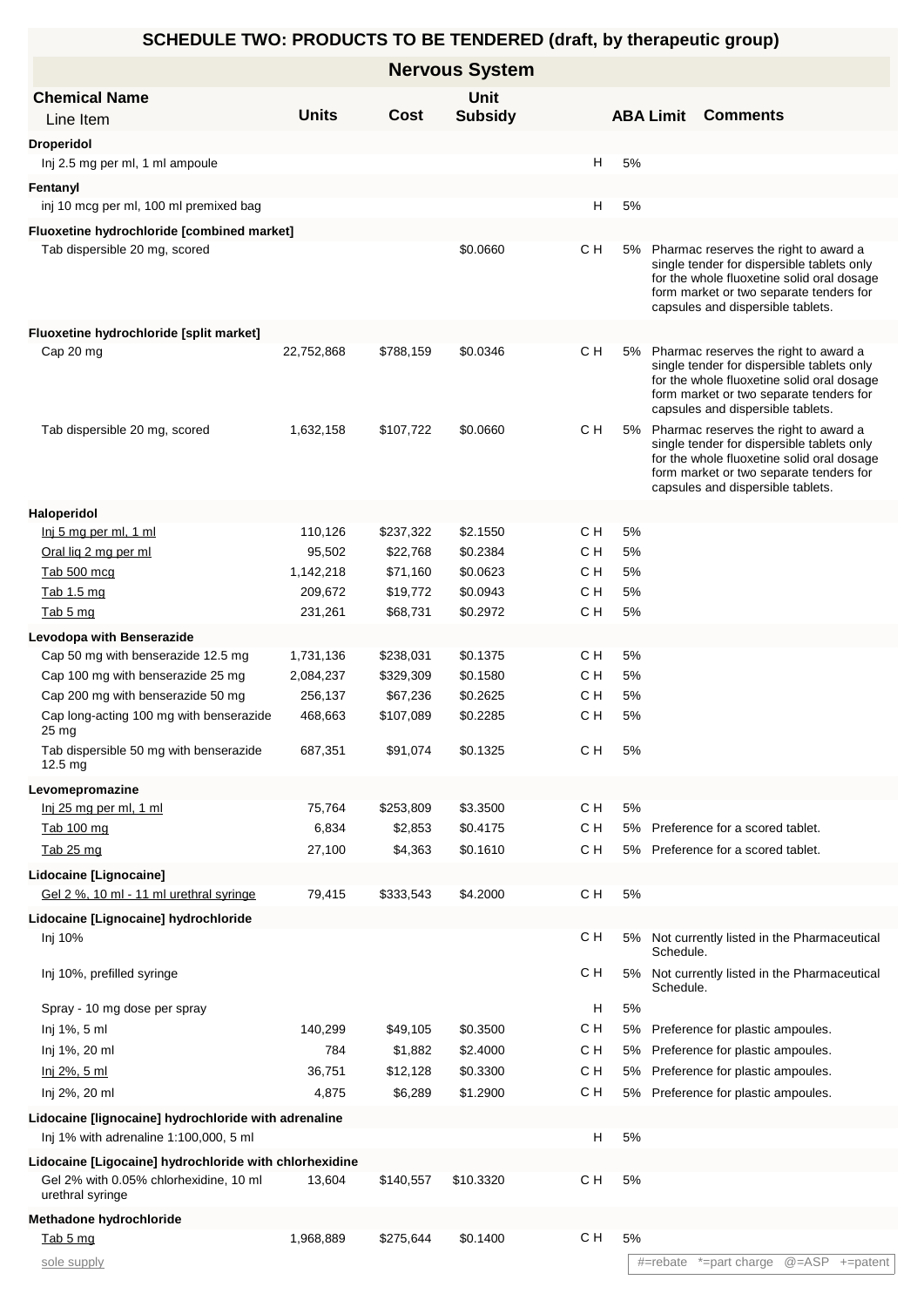| <b>Nervous System</b>                                           |              |             |                |           |            |          |                  |                                                      |                              |
|-----------------------------------------------------------------|--------------|-------------|----------------|-----------|------------|----------|------------------|------------------------------------------------------|------------------------------|
| <b>Chemical Name</b>                                            |              |             | <b>Unit</b>    |           |            |          |                  |                                                      |                              |
| Line Item                                                       | <b>Units</b> | Cost        | <b>Subsidy</b> |           |            |          | <b>ABA Limit</b> | <b>Comments</b>                                      |                              |
| Metoclopramide hydrochloride                                    |              |             |                |           |            |          |                  |                                                      |                              |
| Inj 5 mg per ml, 2 ml ampoule                                   | 186,046      | \$176,744   | \$0.9500       |           | C H        | 5%       |                  |                                                      |                              |
| <b>Morphine sulphate</b>                                        |              |             |                |           |            |          |                  |                                                      |                              |
| Cap long-acting 10 mg                                           | 3,983,371    | \$816,591   | \$0.2050       |           | C H        | 5%       |                  |                                                      |                              |
| Cap long-acting 30 mg                                           | 1,006,545    | \$301,964   | \$0.3000       |           | C H        | 5%       |                  |                                                      |                              |
| Cap long-acting 60 mg                                           | 354,431      | \$216,912   | \$0.6120       |           | C H        | 5%       |                  |                                                      |                              |
| Cap long-acting 100 mg                                          | 211,414      | \$150,738   | \$0.7130       |           | C H        | 5%       |                  |                                                      |                              |
| Nortriptyline hydrochloride                                     |              |             |                |           |            |          |                  |                                                      |                              |
| Tab 10 mg                                                       | 14,550,422   | \$355,030   | \$0.0244       |           | C H        | 5%       |                  |                                                      |                              |
| Tab 25 mg                                                       | 9,946,263    | \$330,415   | \$0.0332       |           | C H        | 5%       |                  |                                                      |                              |
| Olanzapine                                                      |              |             |                |           |            |          |                  |                                                      |                              |
| Inj 210 mg vial                                                 | 2,284        | \$575,568   | \$252.0000     | $+$       | CН         | 5%       |                  | Special Authority restrictions may apply.            |                              |
| Inj 300 mg vial                                                 | 11,811       | \$4,889,754 | \$414.0000     | $\ddot{}$ | C H<br>C H | 5%       |                  | Special Authority restrictions may apply.            |                              |
| Inj 405 mg vial                                                 | 8,592        | \$4,330,368 | \$504.0000     | $\ddot{}$ |            | 5%       |                  | Special Authority restrictions may apply.            |                              |
| Ondansetron                                                     |              |             |                |           |            |          |                  |                                                      |                              |
| Tab 4 mg                                                        | 2,140,978    | \$114,756   | \$0.0536       |           | C H<br>C H | 5%<br>5% |                  |                                                      |                              |
| Tab 8 mg                                                        | 682,384      | \$62,370    | \$0.0914       |           |            |          |                  |                                                      |                              |
| Paracetamol                                                     |              |             |                |           | н          | 5%       |                  |                                                      |                              |
| Suppos 25 mg<br>Suppos 50 mg                                    |              |             |                |           | н          | 5%       |                  |                                                      |                              |
|                                                                 |              |             |                |           |            |          |                  |                                                      |                              |
| Paracetamol with codeine<br>Tab paracetamol 500 mg with codeine |              |             |                |           | C H        | 5%       |                  | Not currently listed in the Pharmaceutical           |                              |
| phosphate 30 mg                                                 |              |             |                |           |            |          | Schedule.        |                                                      |                              |
| Tab paracetamol 500 mg with codeine                             | 43,318,899   | \$1,148,384 | \$0.0265       |           | с н        | 5%       |                  | Restrictions may apply.                              |                              |
| phosphate 8 mg                                                  |              |             |                |           |            |          |                  |                                                      |                              |
| <b>Paroxetine</b>                                               |              |             |                |           |            |          |                  |                                                      |                              |
| Tab 20 mg                                                       | 10,208,732   | \$409,472   | \$0.0401       |           | CН         |          |                  | 5% Tablet must be scored.                            |                              |
| Pramipexole hydrochloride                                       |              |             |                |           |            |          |                  |                                                      |                              |
| Tab 0.25 mg                                                     | 1,568,989    | \$96,022    | \$0.0612       |           | C H        | 5%       |                  |                                                      |                              |
| Tab 1 mg                                                        | 149,236      | \$30,937    | \$0.2073       |           | C H        | 5%       |                  |                                                      |                              |
| Propofol                                                        |              |             |                |           |            |          |                  | 10% Preference may be for an EDTA                    |                              |
| Inj 10 mg per ml, 100 ml                                        |              |             |                |           | H.         |          |                  | containing product.                                  |                              |
| Inj 10 mg per ml, 20 ml                                         |              |             |                |           | H.         | 10%      |                  | Preference may be for an EDTA                        |                              |
|                                                                 |              |             |                |           |            |          |                  | containing product.                                  |                              |
| Inj 10 mg per ml, 50 ml                                         |              |             |                |           | H.         | 10%      |                  | Preference may be for an EDTA<br>containing product. |                              |
|                                                                 |              |             |                |           |            |          |                  |                                                      |                              |
| Ropinirole hydrochloride<br>Tab 1 mg                            | 969,152      | \$45,572    | \$0.0470       |           | C H        | 5%       |                  |                                                      |                              |
| Tab 2 mg                                                        | 373,946      | \$24,396    | \$0.0652       |           | C H        | 5%       |                  |                                                      |                              |
| Tab 250 mcg                                                     | 1,484,608    | \$50,358    | \$0.0339       |           | C H        | 5%       |                  |                                                      |                              |
| Tab 5 mg                                                        | 31,700       | \$4,717     | \$0.1488       |           | C H        | 5%       |                  |                                                      |                              |
| <b>Sertraline</b>                                               |              |             |                |           |            |          |                  |                                                      |                              |
| Tab 50 mg                                                       | 16,471,475   | \$505,114   | \$0.0307       |           | C H        | 5%       |                  |                                                      |                              |
| Tab 100 mg                                                      | 7,438,978    | \$399,220   | \$0.0537       |           | C H        | 5%       |                  |                                                      |                              |
| <b>Sucrose</b>                                                  |              |             |                |           |            |          |                  |                                                      |                              |
| Oral lig 25%                                                    |              |             |                |           | H          | 5%       |                  | Preference for a smaller pack size (25 - 50          |                              |
|                                                                 |              |             |                |           |            |          | ml)              |                                                      |                              |
| Sumatriptan                                                     |              |             |                |           |            |          |                  |                                                      |                              |
| Inj 12 mg per ml, 0.5 ml                                        | 47,968       | \$815,456   | \$17.0000      |           | CН         | 5%       |                  | Price should include autoinjector                    |                              |
| <b>Tetrabenazine</b>                                            |              |             |                |           |            |          |                  |                                                      |                              |
| Tab 25 mg                                                       | 129,150      | \$105,049   | \$0.8134       |           | C H        | 5%       |                  |                                                      |                              |
| <b>Tranylcypromine Sulphate</b>                                 |              |             |                |           |            |          |                  |                                                      |                              |
| Tab 10 mg                                                       | 288,435      | \$132,334   | \$0.4588       |           | C H        | 5%       |                  |                                                      |                              |
| sole supply                                                     |              |             |                |           |            |          | #=rebate         |                                                      | *=part charge @=ASP +=patent |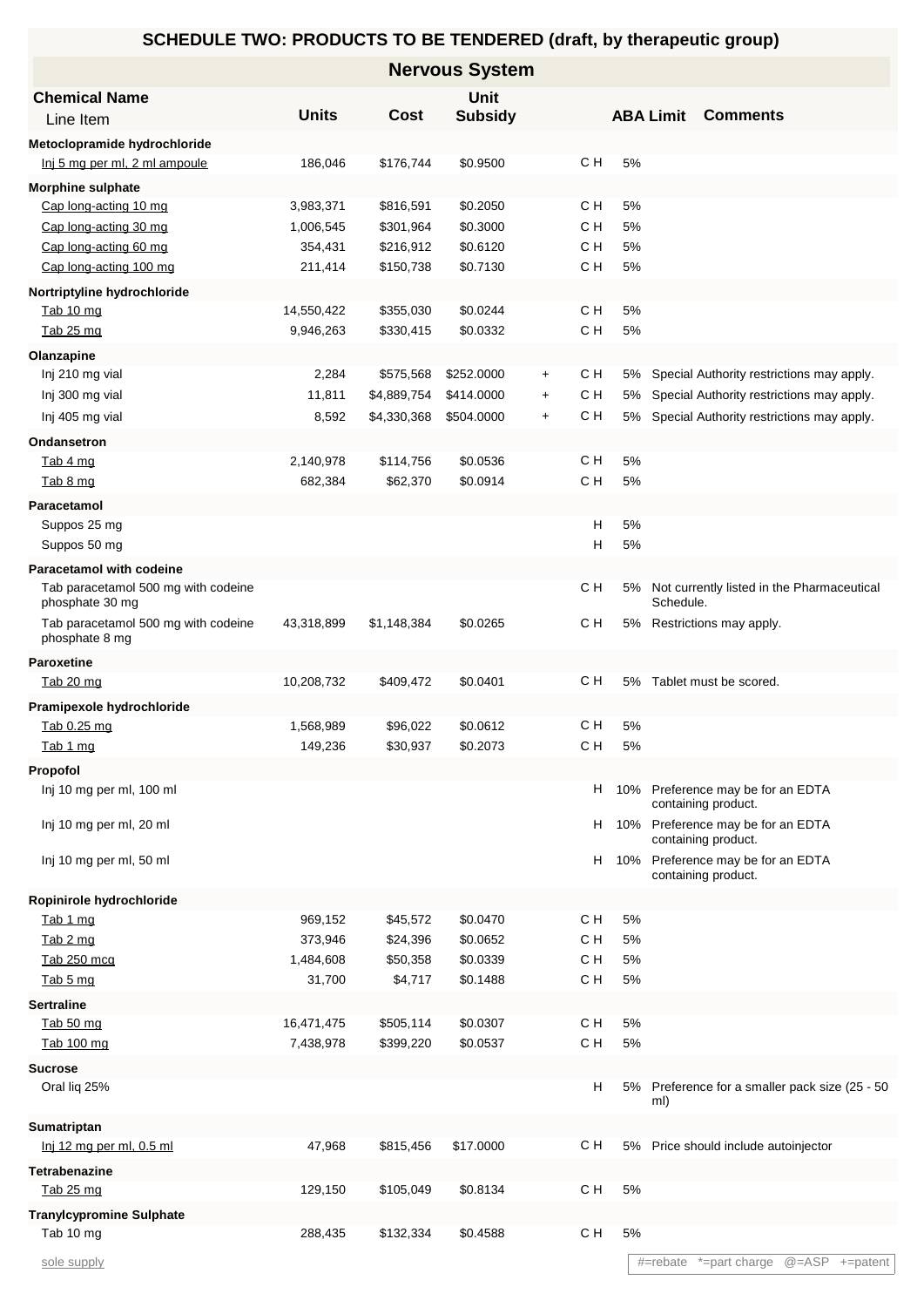# **Oncology Agents and Immunosuppressants**

|                                         |                                                                                                                              | <b>Unit</b>                                                                                                                                            |                                                                                                                                                                      |                                                                                                                                                                                                   |                                                                                              | <b>Comments</b>                              |  |  |  |
|-----------------------------------------|------------------------------------------------------------------------------------------------------------------------------|--------------------------------------------------------------------------------------------------------------------------------------------------------|----------------------------------------------------------------------------------------------------------------------------------------------------------------------|---------------------------------------------------------------------------------------------------------------------------------------------------------------------------------------------------|----------------------------------------------------------------------------------------------|----------------------------------------------|--|--|--|
|                                         |                                                                                                                              |                                                                                                                                                        |                                                                                                                                                                      |                                                                                                                                                                                                   |                                                                                              |                                              |  |  |  |
|                                         |                                                                                                                              |                                                                                                                                                        |                                                                                                                                                                      |                                                                                                                                                                                                   |                                                                                              |                                              |  |  |  |
|                                         |                                                                                                                              |                                                                                                                                                        |                                                                                                                                                                      |                                                                                                                                                                                                   |                                                                                              |                                              |  |  |  |
|                                         |                                                                                                                              |                                                                                                                                                        |                                                                                                                                                                      |                                                                                                                                                                                                   |                                                                                              | Preference for blister packaging.            |  |  |  |
|                                         |                                                                                                                              |                                                                                                                                                        |                                                                                                                                                                      |                                                                                                                                                                                                   |                                                                                              | 5% Preference for blister packaging.         |  |  |  |
|                                         |                                                                                                                              |                                                                                                                                                        |                                                                                                                                                                      |                                                                                                                                                                                                   |                                                                                              |                                              |  |  |  |
|                                         |                                                                                                                              |                                                                                                                                                        |                                                                                                                                                                      |                                                                                                                                                                                                   |                                                                                              |                                              |  |  |  |
|                                         |                                                                                                                              |                                                                                                                                                        |                                                                                                                                                                      |                                                                                                                                                                                                   |                                                                                              |                                              |  |  |  |
|                                         |                                                                                                                              |                                                                                                                                                        |                                                                                                                                                                      |                                                                                                                                                                                                   |                                                                                              |                                              |  |  |  |
|                                         |                                                                                                                              |                                                                                                                                                        |                                                                                                                                                                      |                                                                                                                                                                                                   |                                                                                              |                                              |  |  |  |
|                                         |                                                                                                                              |                                                                                                                                                        |                                                                                                                                                                      |                                                                                                                                                                                                   |                                                                                              |                                              |  |  |  |
|                                         |                                                                                                                              |                                                                                                                                                        |                                                                                                                                                                      |                                                                                                                                                                                                   |                                                                                              |                                              |  |  |  |
|                                         |                                                                                                                              |                                                                                                                                                        |                                                                                                                                                                      |                                                                                                                                                                                                   |                                                                                              |                                              |  |  |  |
|                                         |                                                                                                                              |                                                                                                                                                        |                                                                                                                                                                      |                                                                                                                                                                                                   |                                                                                              |                                              |  |  |  |
|                                         |                                                                                                                              |                                                                                                                                                        |                                                                                                                                                                      |                                                                                                                                                                                                   |                                                                                              |                                              |  |  |  |
|                                         |                                                                                                                              |                                                                                                                                                        |                                                                                                                                                                      |                                                                                                                                                                                                   |                                                                                              |                                              |  |  |  |
|                                         |                                                                                                                              |                                                                                                                                                        |                                                                                                                                                                      |                                                                                                                                                                                                   |                                                                                              |                                              |  |  |  |
|                                         |                                                                                                                              |                                                                                                                                                        |                                                                                                                                                                      |                                                                                                                                                                                                   |                                                                                              |                                              |  |  |  |
|                                         |                                                                                                                              |                                                                                                                                                        |                                                                                                                                                                      |                                                                                                                                                                                                   |                                                                                              |                                              |  |  |  |
|                                         |                                                                                                                              |                                                                                                                                                        |                                                                                                                                                                      |                                                                                                                                                                                                   |                                                                                              |                                              |  |  |  |
|                                         |                                                                                                                              |                                                                                                                                                        |                                                                                                                                                                      |                                                                                                                                                                                                   |                                                                                              | 5% Special Authority restrictions may apply. |  |  |  |
|                                         |                                                                                                                              |                                                                                                                                                        |                                                                                                                                                                      |                                                                                                                                                                                                   |                                                                                              | Special Authority restrictions may apply.    |  |  |  |
|                                         |                                                                                                                              |                                                                                                                                                        |                                                                                                                                                                      |                                                                                                                                                                                                   |                                                                                              | Special Authority restrictions may apply.    |  |  |  |
|                                         |                                                                                                                              |                                                                                                                                                        |                                                                                                                                                                      |                                                                                                                                                                                                   |                                                                                              | Special Authority restrictions may apply.    |  |  |  |
|                                         |                                                                                                                              |                                                                                                                                                        |                                                                                                                                                                      |                                                                                                                                                                                                   |                                                                                              | Special Authority restrictions may apply.    |  |  |  |
|                                         |                                                                                                                              |                                                                                                                                                        |                                                                                                                                                                      |                                                                                                                                                                                                   |                                                                                              |                                              |  |  |  |
|                                         |                                                                                                                              |                                                                                                                                                        |                                                                                                                                                                      |                                                                                                                                                                                                   |                                                                                              |                                              |  |  |  |
|                                         |                                                                                                                              |                                                                                                                                                        |                                                                                                                                                                      |                                                                                                                                                                                                   |                                                                                              |                                              |  |  |  |
| <b>Respiratory System and Allergies</b> |                                                                                                                              |                                                                                                                                                        |                                                                                                                                                                      |                                                                                                                                                                                                   |                                                                                              |                                              |  |  |  |
|                                         |                                                                                                                              | Unit                                                                                                                                                   |                                                                                                                                                                      |                                                                                                                                                                                                   |                                                                                              |                                              |  |  |  |
| <b>Units</b>                            | <b>Cost</b>                                                                                                                  | <b>Subsidy</b>                                                                                                                                         |                                                                                                                                                                      |                                                                                                                                                                                                   |                                                                                              | <b>ABA Limit Comments</b>                    |  |  |  |
|                                         |                                                                                                                              |                                                                                                                                                        |                                                                                                                                                                      |                                                                                                                                                                                                   |                                                                                              |                                              |  |  |  |
| 48,533,858                              | \$543,579                                                                                                                    | \$0.0112                                                                                                                                               | C H                                                                                                                                                                  |                                                                                                                                                                                                   |                                                                                              | 5% Preference for a pack size of 90 tablets. |  |  |  |
|                                         |                                                                                                                              |                                                                                                                                                        |                                                                                                                                                                      |                                                                                                                                                                                                   |                                                                                              |                                              |  |  |  |
| 35,731,719                              | \$603,866                                                                                                                    | \$0.0169                                                                                                                                               | C H                                                                                                                                                                  |                                                                                                                                                                                                   |                                                                                              | 5% Preference for a pack size of 90 tablets. |  |  |  |
|                                         |                                                                                                                              |                                                                                                                                                        |                                                                                                                                                                      |                                                                                                                                                                                                   |                                                                                              |                                              |  |  |  |
| 1,521,199                               | \$214,596                                                                                                                    | \$0.1411                                                                                                                                               | C H                                                                                                                                                                  | 5%                                                                                                                                                                                                |                                                                                              |                                              |  |  |  |
| 204,511                                 | \$31,043                                                                                                                     | \$0.1518                                                                                                                                               | C H                                                                                                                                                                  | 5%                                                                                                                                                                                                |                                                                                              |                                              |  |  |  |
| 563,369                                 | \$85,514                                                                                                                     | \$0.1518                                                                                                                                               | C H                                                                                                                                                                  | 5%                                                                                                                                                                                                |                                                                                              |                                              |  |  |  |
|                                         |                                                                                                                              |                                                                                                                                                        |                                                                                                                                                                      |                                                                                                                                                                                                   |                                                                                              |                                              |  |  |  |
|                                         |                                                                                                                              |                                                                                                                                                        | H                                                                                                                                                                    | 5%                                                                                                                                                                                                |                                                                                              | Preference for a smaller pack size (100      |  |  |  |
|                                         |                                                                                                                              |                                                                                                                                                        |                                                                                                                                                                      |                                                                                                                                                                                                   |                                                                                              |                                              |  |  |  |
|                                         |                                                                                                                              |                                                                                                                                                        |                                                                                                                                                                      |                                                                                                                                                                                                   |                                                                                              |                                              |  |  |  |
|                                         |                                                                                                                              | Unit                                                                                                                                                   |                                                                                                                                                                      |                                                                                                                                                                                                   |                                                                                              |                                              |  |  |  |
|                                         | <b>Units</b><br>4,250,975<br>384,005<br>149,028<br>684,442<br>7,417<br>437<br>624<br>19,134<br>639<br>11,277<br>530<br>4,438 | Cost<br>\$323,074<br>\$47,041<br>\$24,838<br>\$279,478<br>\$3,960,678<br>\$2,897<br>\$12,453<br>\$137,688<br>\$6,405<br>\$36,943<br>\$9,152<br>\$8,104 | <b>Subsidy</b><br>\$0.0760<br>\$0.1225<br>\$0.1667<br>\$0.4083<br>\$534.0000#<br>\$6.6295<br>\$19.9575<br>\$7.1960<br>\$10.0240<br>\$3.2760<br>\$17.2680<br>\$1.8260 | н<br>C H<br>C H<br>+PCT<br>H<br><b>PCT</b><br>Н<br>C H<br>C H<br>PCT<br>H<br>C H<br>PCT C H<br>PCT C H<br>C H<br>C H<br>C H<br>C H<br>C H<br>H<br>PCT<br><b>PCT</b><br>н<br><b>Sensory Organs</b> | 5%<br>5%<br>5%<br>5%<br>5%<br>5%<br>5%<br>5%<br>5%<br>5%<br>5%<br>5%<br>5%<br>5%<br>5%<br>5% | <b>ABA Limit</b><br>ml to 200 ml).           |  |  |  |

| Line Item         | <b>Units</b> | Cost      | <b>Subsidy</b> | Comments<br><b>ABA Limit</b>                  |
|-------------------|--------------|-----------|----------------|-----------------------------------------------|
| Chloramphenicol   |              |           |                |                                               |
| Eye drops $0.5\%$ | 1.210.315    | \$186.389 | \$0.1540       | 5% Unit subsidy expressed as "per ml".<br>C H |
| Eye oint 1%       | 655.950      | \$203.345 | \$0.3100       | C H<br>5%                                     |